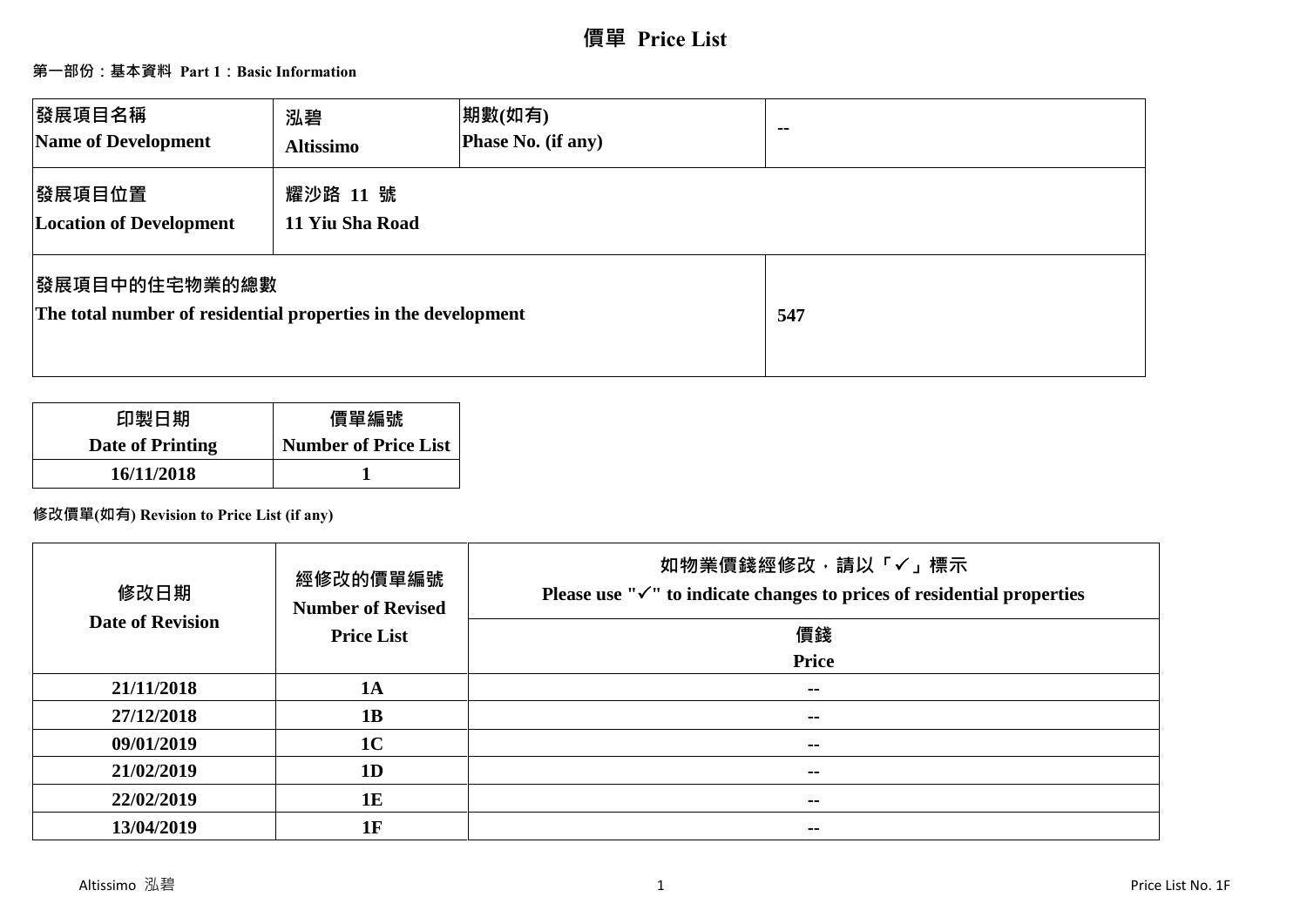## 第二部份:面積及售價資料 Part 2: Information on Area and Price

|                                  | 物業的描述<br>Description of<br><b>Residential Property</b> |             | 實用面積<br>(包括露台,工作平台及陽台 如有)<br>平方米(平方呎)                                                                 | 售價(元)        | 實用面積<br>每平方米/呎售價<br>元·每平方米                                                     |                                            |                     |    |                          | 平方米(平方呎)<br>sq. metre (sq. ft.) | 其他指明項目的面積(不計算入實用面積)<br>Area of other specified items (Not included in the Saleable Area) |            |                 |               |            |
|----------------------------------|--------------------------------------------------------|-------------|-------------------------------------------------------------------------------------------------------|--------------|--------------------------------------------------------------------------------|--------------------------------------------|---------------------|----|--------------------------|---------------------------------|------------------------------------------------------------------------------------------|------------|-----------------|---------------|------------|
| 大廈<br>名稱<br><b>Block</b><br>Name | 樓層<br>Floor                                            | 單位<br>Unit  | Saleable Area<br>(including balcony, utility platform and<br>verandah, if any)<br>sq. metre (sq. ft.) | Price $(\$)$ | (元·每平方呎)<br>Unit Rate of Saleable Area<br>\$ per sq. metre<br>$$$ per sq. ft.) | 空調機房<br>Air-<br>Conditioning<br>plant room | 窗台<br>Bay<br>window | 閣樓 | 平台<br>Cockloft Flat roof | 花園<br>Garden                    | 停車位<br>Parking<br>space                                                                  | 天台<br>Roof | 梯屋<br>Stairhood | 前庭<br>Terrace | 庭院<br>Yard |
| T <sub>2</sub>                   |                                                        | A           | 81.620 (879)<br>露台 Balcony: 2.931 (32);<br>工作平台 Utility Platform: 1.500 (16)                          | 15,224,000   | 186,523 (17,320)                                                               |                                            |                     |    |                          |                                 |                                                                                          |            |                 |               |            |
| T <sub>2</sub>                   |                                                        | B           | 44.638 (480)<br>露台 Balcony: 2.000 (22);<br>工作平台 Utility Platform: 1.500 (16)                          | 8,534,000    | 191,182 (17,779)                                                               |                                            |                     |    |                          |                                 |                                                                                          |            |                 |               |            |
| T <sub>2</sub>                   |                                                        | $\mathbf C$ | 43.631 (470)<br>露台 Balcony: 2.000 (22);<br>工作平台 Utility Platform: $1.500(16)$                         | 7,776,000    | 178,222 (16,545)                                                               |                                            |                     |    |                          |                                 |                                                                                          |            |                 |               |            |
| T <sub>2</sub>                   |                                                        | D           | 81.399 (876)<br>露台 Balcony: 2.954 (32);<br>工作平台 Utility Platform: 1.500 (16)                          | 14,146,000   | 173,786 (16,148)                                                               |                                            |                     |    |                          |                                 |                                                                                          |            |                 |               |            |
| T <sub>2</sub>                   |                                                        | ${\bf E}$   | 49.000 (527)<br>露台 Balcony: 2.000 (22);<br>工作平台 Utility Platform: 0.000 (0)                           | 9,248,000    | 188,735 (17,548)                                                               |                                            |                     |    |                          |                                 |                                                                                          |            |                 |               |            |
| T <sub>2</sub>                   | -1                                                     | H           | 29.346 (316)<br>露台 Balcony: 2.000 (22);<br>工作平台 Utility Platform: $0.000(0)$                          | 6,183,000    | 210,693 (19,566)                                                               |                                            |                     |    |                          |                                 |                                                                                          |            |                 |               |            |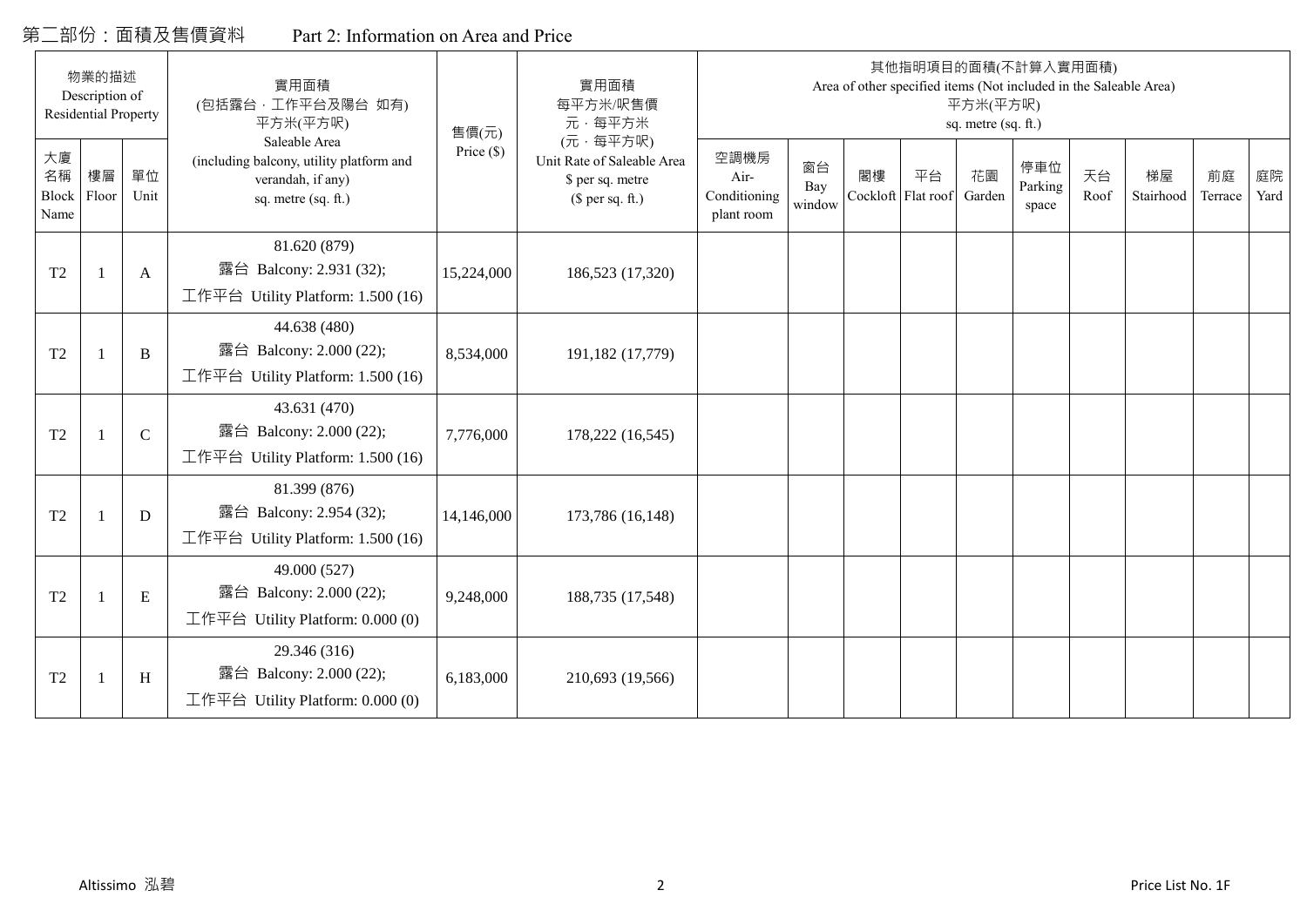|                           | 物業的描述<br>Description of<br><b>Residential Property</b> |               | 實用面積<br>(包括露台,工作平台及陽台 如有)<br>平方米(平方呎)                                                                 | 售價(元)        | 實用面積<br>每平方米/呎售價<br>元·每平方米                                                     |                                            |                     |    |                          | 平方米(平方呎)<br>sq. metre (sq. ft.) | 其他指明項目的面積(不計算入實用面積)<br>Area of other specified items (Not included in the Saleable Area) |            |                 |               |            |
|---------------------------|--------------------------------------------------------|---------------|-------------------------------------------------------------------------------------------------------|--------------|--------------------------------------------------------------------------------|--------------------------------------------|---------------------|----|--------------------------|---------------------------------|------------------------------------------------------------------------------------------|------------|-----------------|---------------|------------|
| 大廈<br>名稱<br>Block<br>Name | 樓層<br>Floor                                            | 單位<br>Unit    | Saleable Area<br>(including balcony, utility platform and<br>verandah, if any)<br>sq. metre (sq. ft.) | Price $(\$)$ | (元·每平方呎)<br>Unit Rate of Saleable Area<br>\$ per sq. metre<br>$$$ per sq. ft.) | 空調機房<br>Air-<br>Conditioning<br>plant room | 窗台<br>Bay<br>window | 閣樓 | 平台<br>Cockloft Flat roof | 花園<br>Garden                    | 停車位<br>Parking<br>space                                                                  | 天台<br>Roof | 梯屋<br>Stairhood | 前庭<br>Terrace | 庭院<br>Yard |
| T <sub>2</sub>            | $\overline{2}$                                         | A             | 81.620 (879)<br>露台 Balcony: 2.931 (32);<br>工作平台 Utility Platform: 1.500 (16)                          | 15,254,000   | 186,890 (17,354)                                                               |                                            |                     |    |                          |                                 |                                                                                          |            |                 |               |            |
| T <sub>2</sub>            | $\overline{2}$                                         | B             | 44.638 (480)<br>露台 Balcony: 2.000 (22);<br>工作平台 Utility Platform: 1.500 (16)                          | 8,551,000    | 191,563 (17,815)                                                               |                                            |                     |    |                          |                                 |                                                                                          |            |                 |               |            |
| T <sub>2</sub>            | $\overline{2}$                                         | $\mathcal{C}$ | 43.631 (470)<br>露台 Balcony: 2.000 (22);<br>工作平台 Utility Platform: 1.500 (16)                          | 7,933,000    | 181,820 (16,879)                                                               |                                            |                     |    |                          |                                 |                                                                                          |            |                 |               |            |
| T <sub>2</sub>            | $\overline{2}$                                         | D             | 81.399 (876)<br>露台 Balcony: 2.954 (32);<br>工作平台 Utility Platform: 1.500 (16)                          | 15,032,000   | 184,671 (17,160)                                                               |                                            |                     |    |                          |                                 |                                                                                          |            |                 |               |            |
| T <sub>2</sub>            | $\sqrt{2}$                                             | E             | 49.000 (527)<br>露台 Balcony: 2.000 (22);<br>工作平台 Utility Platform: $0.000(0)$                          | 9,266,000    | 189, 102 (17, 583)                                                             |                                            |                     |    |                          |                                 |                                                                                          |            |                 |               |            |
| T <sub>2</sub>            | $\overline{2}$                                         | H             | 29.346 (316)<br>露台 Balcony: 2.000 (22);<br>工作平台 Utility Platform: $0.000(0)$                          | 6,195,000    | 211,102 (19,604)                                                               |                                            |                     |    |                          |                                 |                                                                                          |            |                 |               |            |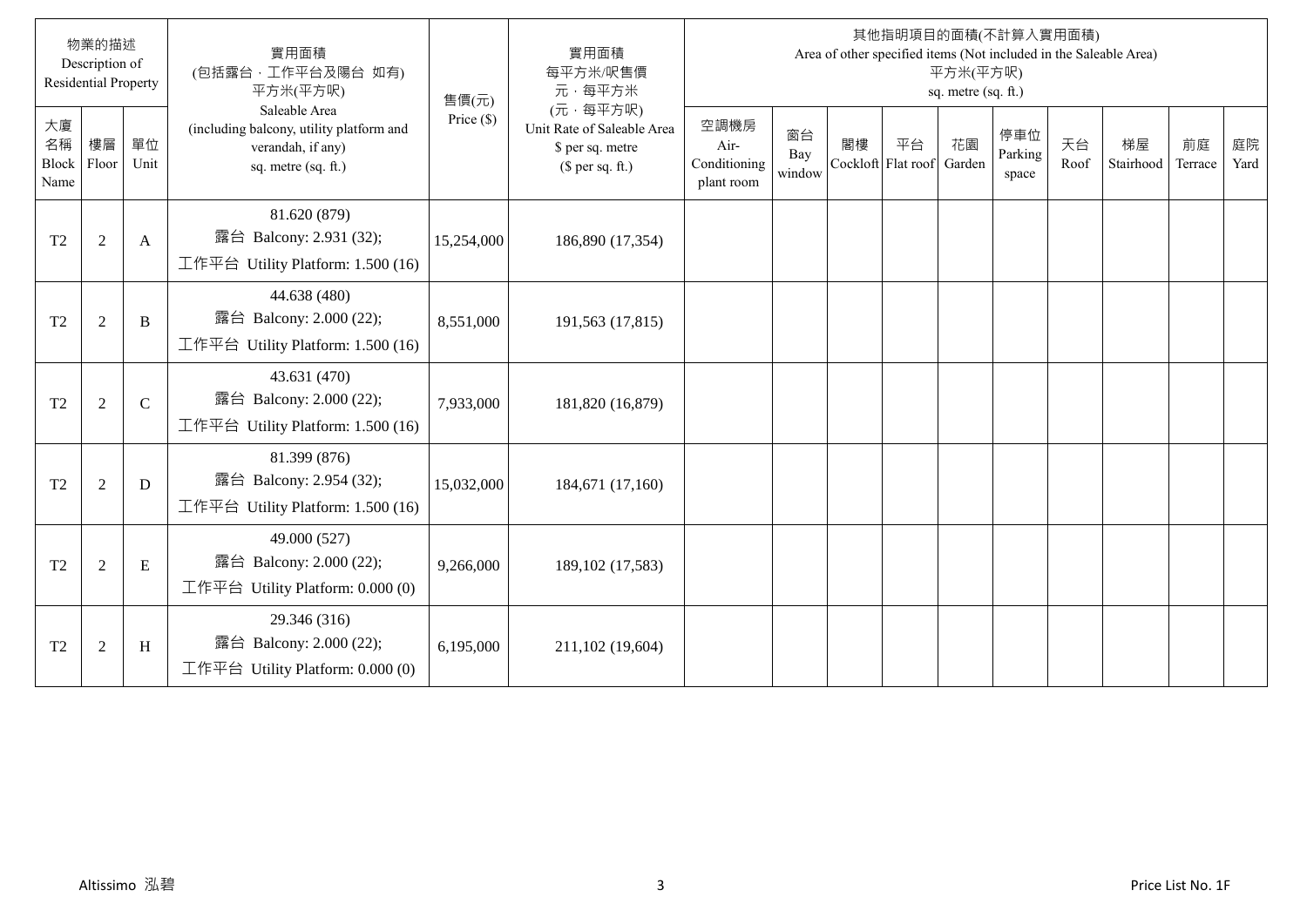|                           | 物業的描述<br>Description of<br><b>Residential Property</b> |               | 實用面積<br>(包括露台,工作平台及陽台 如有)<br>平方米(平方呎)                                                                 | 售價(元)        | 實用面積<br>每平方米/呎售價<br>元·每平方米                                                     |                                            |                     |    |                          | 平方米(平方呎)<br>sq. metre (sq. ft.) | 其他指明項目的面積(不計算入實用面積)<br>Area of other specified items (Not included in the Saleable Area) |            |                 |               |            |
|---------------------------|--------------------------------------------------------|---------------|-------------------------------------------------------------------------------------------------------|--------------|--------------------------------------------------------------------------------|--------------------------------------------|---------------------|----|--------------------------|---------------------------------|------------------------------------------------------------------------------------------|------------|-----------------|---------------|------------|
| 大廈<br>名稱<br>Block<br>Name | 樓層<br>Floor                                            | 單位<br>Unit    | Saleable Area<br>(including balcony, utility platform and<br>verandah, if any)<br>sq. metre (sq. ft.) | Price $(\$)$ | (元·每平方呎)<br>Unit Rate of Saleable Area<br>\$ per sq. metre<br>$$$ per sq. ft.) | 空調機房<br>Air-<br>Conditioning<br>plant room | 窗台<br>Bay<br>window | 閣樓 | 平台<br>Cockloft Flat roof | 花園<br>Garden                    | 停車位<br>Parking<br>space                                                                  | 天台<br>Roof | 梯屋<br>Stairhood | 前庭<br>Terrace | 庭院<br>Yard |
| T <sub>2</sub>            | 3                                                      | B             | 44.638 (480)<br>露台 Balcony: 2.000 (22);<br>工作平台 Utility Platform: 1.500 (16)                          | 8,568,000    | 191,944 (17,850)                                                               |                                            |                     |    |                          |                                 |                                                                                          |            |                 |               |            |
| T <sub>2</sub>            | 3                                                      | $\mathcal{C}$ | 43.631 (470)<br>露台 Balcony: 2.000 (22);<br>工作平台 Utility Platform: 1.500 (16)                          | 7,949,000    | 182,187 (16,913)                                                               |                                            |                     |    |                          |                                 |                                                                                          |            |                 |               |            |
| T <sub>2</sub>            | 3                                                      | D             | 81.399 (876)<br>露台 Balcony: 2.954 (32);<br>工作平台 Utility Platform: 1.500 (16)                          | 15,062,000   | 185,039 (17,194)                                                               |                                            |                     |    |                          |                                 |                                                                                          |            |                 |               |            |
| T <sub>2</sub>            | 3                                                      | E             | 49.000 (527)<br>露台 Balcony: 2.000 (22);<br>工作平台 Utility Platform: 0.000 (0)                           | 9,285,000    | 189,490 (17,619)                                                               |                                            |                     |    |                          |                                 |                                                                                          |            |                 |               |            |
| T <sub>2</sub>            | 3                                                      | H             | 29.346 (316)<br>露台 Balcony: 2.000 (22);<br>工作平台 Utility Platform: $0.000(0)$                          | 6,238,000    | 212,567 (19,741)                                                               |                                            |                     |    |                          |                                 |                                                                                          |            |                 |               |            |
| T <sub>2</sub>            | 5                                                      | B             | 44.638 (480)<br>露台 Balcony: 2.000 (22);<br>工作平台 Utility Platform: 1.500 (16)                          | 8,585,000    | 192,325 (17,885)                                                               |                                            |                     |    |                          |                                 |                                                                                          |            |                 |               |            |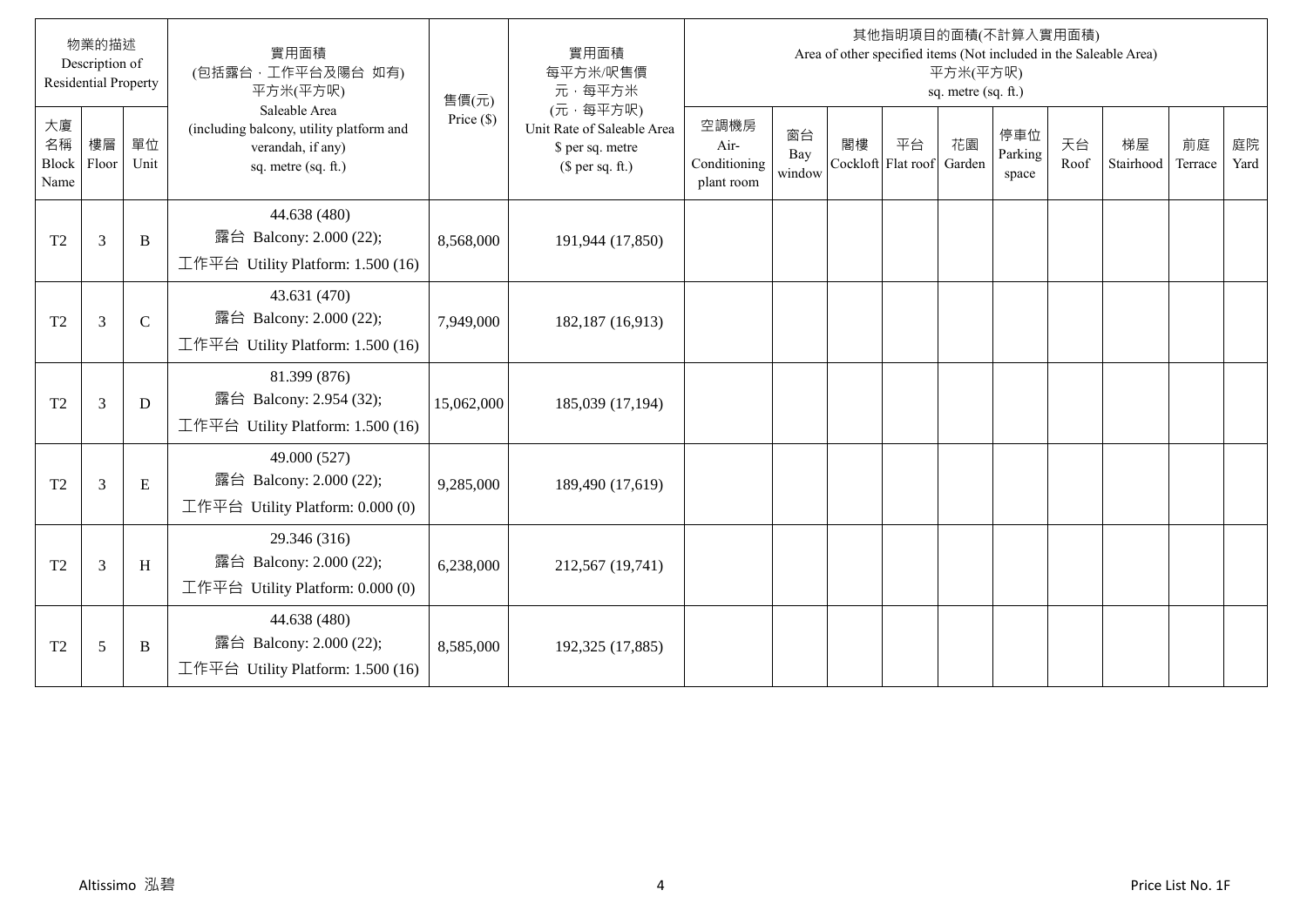|                                  | 物業的描述<br>Description of<br><b>Residential Property</b> |               | 實用面積<br>(包括露台, 工作平台及陽台 如有)<br>平方米(平方呎)                                                                | 售價(元)        | 實用面積<br>每平方米/呎售價<br>元·每平方米                                                     |                                            |                     |                          | 其他指明項目的面積(不計算入實用面積)<br>Area of other specified items (Not included in the Saleable Area) | 平方米(平方呎)<br>sq. metre (sq. ft.) |                         |            |                 |               |            |
|----------------------------------|--------------------------------------------------------|---------------|-------------------------------------------------------------------------------------------------------|--------------|--------------------------------------------------------------------------------|--------------------------------------------|---------------------|--------------------------|------------------------------------------------------------------------------------------|---------------------------------|-------------------------|------------|-----------------|---------------|------------|
| 大廈<br>名稱<br><b>Block</b><br>Name | 樓層<br>Floor                                            | 單位<br>Unit    | Saleable Area<br>(including balcony, utility platform and<br>verandah, if any)<br>sq. metre (sq. ft.) | Price $(\$)$ | (元·每平方呎)<br>Unit Rate of Saleable Area<br>\$ per sq. metre<br>$$$ per sq. ft.) | 空調機房<br>Air-<br>Conditioning<br>plant room | 窗台<br>Bay<br>window | 閣樓<br>Cockloft Flat roof | 平台                                                                                       | 花園<br>Garden                    | 停車位<br>Parking<br>space | 天台<br>Roof | 梯屋<br>Stairhood | 前庭<br>Terrace | 庭院<br>Yard |
| T2                               | 5                                                      | $\mathcal{C}$ | 43.631 (470)<br>露台 Balcony: 2.000 (22);<br>工作平台 Utility Platform: 1.500 (16)                          | 7,964,000    | 182,531 (16,945)                                                               |                                            |                     |                          |                                                                                          |                                 |                         |            |                 |               |            |
| T <sub>2</sub>                   | 5                                                      | D             | 81.399 (876)<br>露台 Balcony: 2.954 (32);<br>工作平台 Utility Platform: 1.500 (16)                          | 15,409,000   | 189,302 (17,590)                                                               |                                            |                     |                          |                                                                                          |                                 |                         |            |                 |               |            |
| T2                               | 5                                                      | E             | 49.000 (527)<br>露台 Balcony: 2.000 (22);<br>工作平台 Utility Platform: $0.000(0)$                          | 9,303,000    | 189,857 (17,653)                                                               |                                            |                     |                          |                                                                                          |                                 |                         |            |                 |               |            |
| T <sub>2</sub>                   | 5                                                      | H             | 29.346 (316)<br>露台 Balcony: 2.000 (22);<br>工作平台 Utility Platform: $0.000(0)$                          | 6,281,000    | 214,033 (19,877)                                                               |                                            |                     |                          |                                                                                          |                                 |                         |            |                 |               |            |
| T <sub>2</sub>                   | 6                                                      | B             | 44.638 (480)<br>露台 Balcony: 2.000 (22);<br>工作平台 Utility Platform: 1.500 (16)                          | 8,620,000    | 193,109 (17,958)                                                               |                                            |                     |                          |                                                                                          |                                 |                         |            |                 |               |            |
| T2                               | 6                                                      | $\mathsf{C}$  | 43.631 (470)<br>露台 Balcony: 2.000 (22);<br>工作平台 Utility Platform: 1.500 (16)                          | 7,996,000    | 183,264 (17,013)                                                               |                                            |                     |                          |                                                                                          |                                 |                         |            |                 |               |            |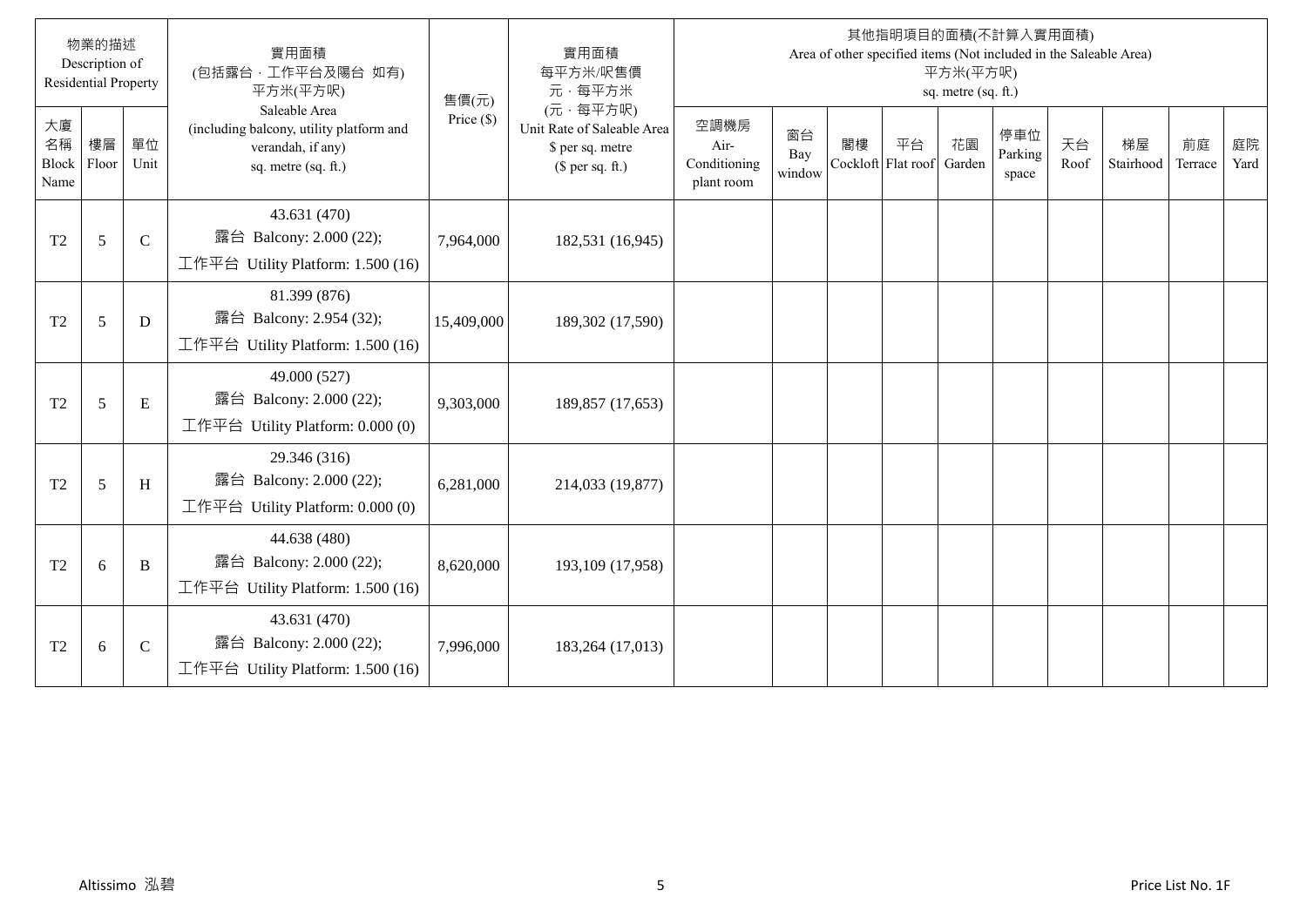|                           | 物業的描述<br>Description of<br><b>Residential Property</b> |              | 實用面積<br>(包括露台,工作平台及陽台 如有)<br>平方米(平方呎)                                                                 | 售價(元)        | 實用面積<br>每平方米/呎售價<br>元·每平方米                                                     |                                            |                     |    |                          | 平方米(平方呎)<br>sq. metre (sq. ft.) | 其他指明項目的面積(不計算入實用面積)<br>Area of other specified items (Not included in the Saleable Area) |            |                 |               |            |
|---------------------------|--------------------------------------------------------|--------------|-------------------------------------------------------------------------------------------------------|--------------|--------------------------------------------------------------------------------|--------------------------------------------|---------------------|----|--------------------------|---------------------------------|------------------------------------------------------------------------------------------|------------|-----------------|---------------|------------|
| 大廈<br>名稱<br>Block<br>Name | 樓層<br>Floor                                            | 單位<br>Unit   | Saleable Area<br>(including balcony, utility platform and<br>verandah, if any)<br>sq. metre (sq. ft.) | Price $(\$)$ | (元·每平方呎)<br>Unit Rate of Saleable Area<br>\$ per sq. metre<br>$$$ per sq. ft.) | 空調機房<br>Air-<br>Conditioning<br>plant room | 窗台<br>Bay<br>window | 閣樓 | 平台<br>Cockloft Flat roof | 花園<br>Garden                    | 停車位<br>Parking<br>space                                                                  | 天台<br>Roof | 梯屋<br>Stairhood | 前庭<br>Terrace | 庭院<br>Yard |
| T <sub>2</sub>            | 6                                                      | D            | 81.399 (876)<br>露台 Balcony: 2.954 (32);<br>工作平台 Utility Platform: 1.500 (16)                          | 15,470,000   | 190,051 (17,660)                                                               |                                            |                     |    |                          |                                 |                                                                                          |            |                 |               |            |
| T <sub>2</sub>            | 6                                                      | E            | 49.000 (527)<br>露台 Balcony: 2.000 (22);<br>工作平台 Utility Platform: $0.000(0)$                          | 9,340,000    | 190,612 (17,723)                                                               |                                            |                     |    |                          |                                 |                                                                                          |            |                 |               |            |
| T <sub>2</sub>            | 6                                                      | H            | 29.346 (316)<br>露台 Balcony: 2.000 (22);<br>工作平台 Utility Platform: 0.000 (0)                           | 6,337,000    | 215,941 (20,054)                                                               |                                            |                     |    |                          |                                 |                                                                                          |            |                 |               |            |
| T <sub>2</sub>            | $\overline{7}$                                         | B            | 44.638 (480)<br>露台 Balcony: 2.000 (22);<br>工作平台 Utility Platform: 1.500 (16)                          | 9,434,000    | 211,345 (19,654)                                                               |                                            |                     |    |                          |                                 |                                                                                          |            |                 |               |            |
| T <sub>2</sub>            | $\overline{7}$                                         | $\mathsf{C}$ | 43.631 (470)<br>露台 Balcony: 2.000 (22);<br>工作平台 Utility Platform: 1.500 (16)                          | 8,062,000    | 184,777 (17,153)                                                               |                                            |                     |    |                          |                                 |                                                                                          |            |                 |               |            |
| T <sub>2</sub>            | $\overline{7}$                                         | D            | 81.399 (876)<br>露台 Balcony: 2.954 (32);<br>工作平台 Utility Platform: 1.500 (16)                          | 15,516,000   | 190,617 (17,712)                                                               |                                            |                     |    |                          |                                 |                                                                                          |            |                 |               |            |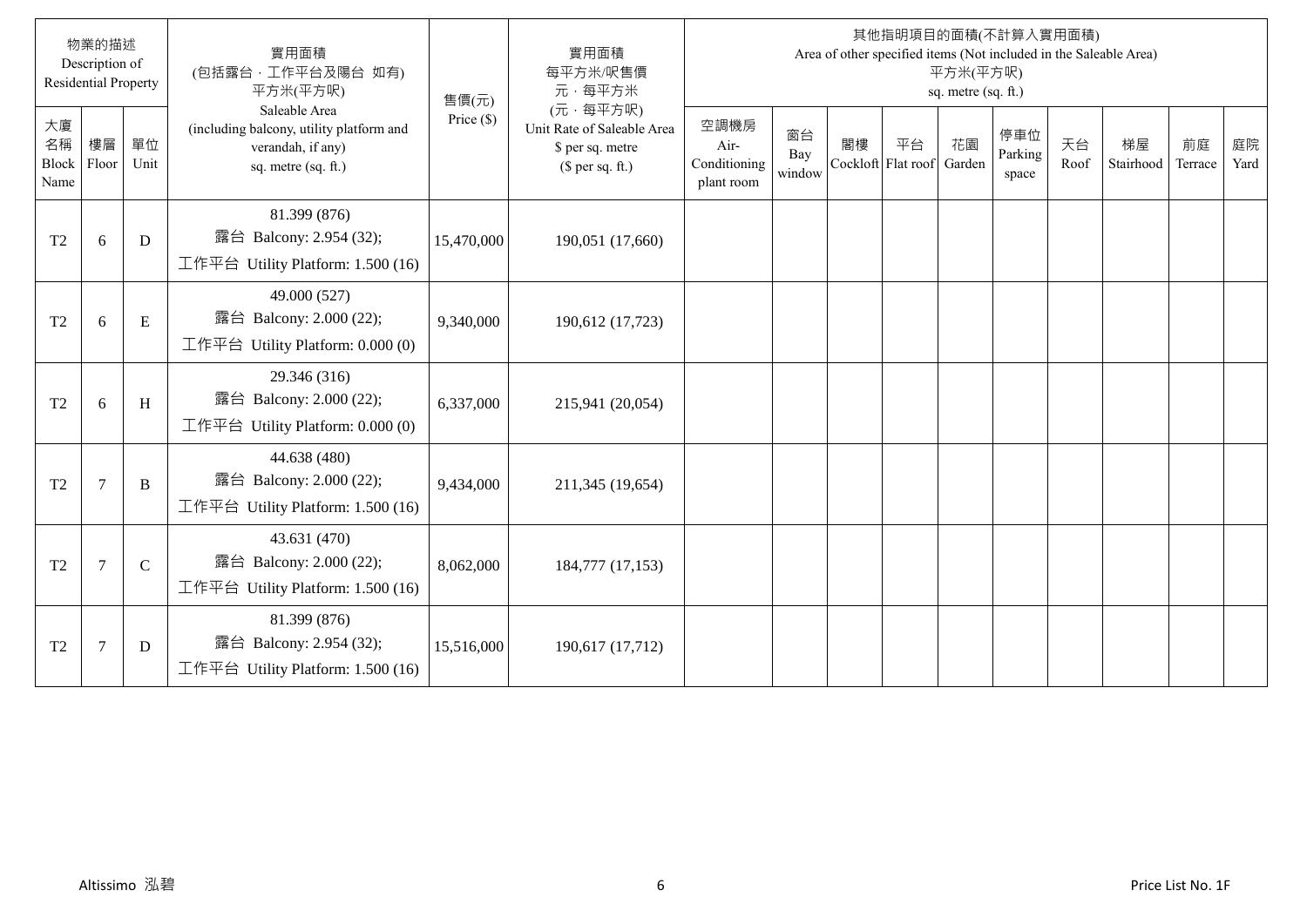|                           | 物業的描述<br>Description of<br><b>Residential Property</b> |               | 實用面積<br>(包括露台,工作平台及陽台 如有)<br>平方米(平方呎)                                                                 | 售價(元)        | 實用面積<br>每平方米/呎售價<br>元·每平方米                                                     |                                            |                     |    |                          | 平方米(平方呎)<br>sq. metre (sq. ft.) | 其他指明項目的面積(不計算入實用面積)<br>Area of other specified items (Not included in the Saleable Area) |            |                 |               |            |
|---------------------------|--------------------------------------------------------|---------------|-------------------------------------------------------------------------------------------------------|--------------|--------------------------------------------------------------------------------|--------------------------------------------|---------------------|----|--------------------------|---------------------------------|------------------------------------------------------------------------------------------|------------|-----------------|---------------|------------|
| 大廈<br>名稱<br>Block<br>Name | 樓層<br>Floor                                            | 單位<br>Unit    | Saleable Area<br>(including balcony, utility platform and<br>verandah, if any)<br>sq. metre (sq. ft.) | Price $(\$)$ | (元·每平方呎)<br>Unit Rate of Saleable Area<br>\$ per sq. metre<br>$$$ per sq. ft.) | 空調機房<br>Air-<br>Conditioning<br>plant room | 窗台<br>Bay<br>window | 閣樓 | 平台<br>Cockloft Flat roof | 花園<br>Garden                    | 停車位<br>Parking<br>space                                                                  | 天台<br>Roof | 梯屋<br>Stairhood | 前庭<br>Terrace | 庭院<br>Yard |
| T <sub>2</sub>            | $\overline{7}$                                         | E             | 49.000 (527)<br>露台 Balcony: 2.000 (22);<br>工作平台 Utility Platform: 0.000 (0)                           | 9,368,000    | 191,184 (17,776)                                                               |                                            |                     |    |                          |                                 |                                                                                          |            |                 |               |            |
| T <sub>2</sub>            | $7\phantom{.0}$                                        | H             | 29.346 (316)<br>露台 Balcony: 2.000 (22);<br>工作平台 Utility Platform: 0.000 (0)                           | 7,089,000    | 241,566 (22,434)                                                               |                                            |                     |    |                          |                                 |                                                                                          |            |                 |               |            |
| T <sub>2</sub>            | $\,8\,$                                                | B             | 44.638 (480)<br>露台 Balcony: 2.000 (22);<br>工作平台 Utility Platform: 1.500 (16)                          | 9,486,000    | 212,510 (19,763)                                                               |                                            |                     |    |                          |                                 |                                                                                          |            |                 |               |            |
| T <sub>2</sub>            | 8                                                      | $\mathcal{C}$ | 43.631 (470)<br>露台 Balcony: 2.000 (22);<br>工作平台 Utility Platform: 1.500 (16)                          | 8,181,000    | 187,504 (17,406)                                                               |                                            |                     |    |                          |                                 |                                                                                          |            |                 |               |            |
| T <sub>2</sub>            | 8                                                      | D             | 81.399 (876)<br>露台 Balcony: 2.954 (32);<br>工作平台 Utility Platform: 1.500 (16)                          | 17,265,000   | 212,103 (19,709)                                                               |                                            |                     |    |                          |                                 |                                                                                          |            |                 |               |            |
| T <sub>2</sub>            | 8                                                      | E             | 49.000 (527)<br>露台 Balcony: 2.000 (22);<br>工作平台 Utility Platform: $0.000(0)$                          | 9,506,000    | 194,000 (18,038)                                                               |                                            |                     |    |                          |                                 |                                                                                          |            |                 |               |            |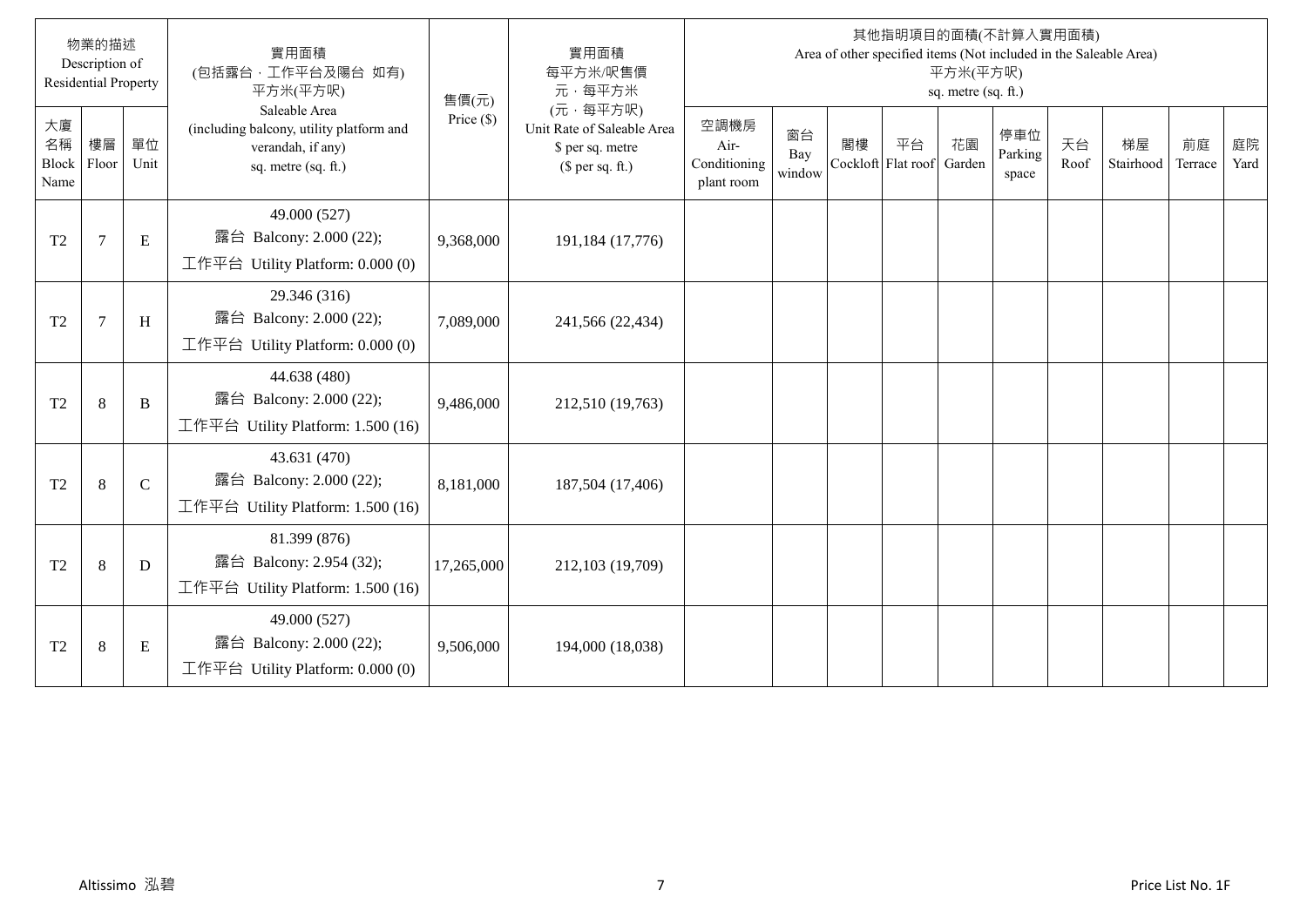|                           | 物業的描述<br>Description of<br><b>Residential Property</b> |               | 實用面積<br>(包括露台,工作平台及陽台 如有)<br>平方米(平方呎)                                                                 | 售價(元)        | 實用面積<br>每平方米/呎售價<br>元·每平方米                                                     |                                            |                     |    |                          | 平方米(平方呎)<br>sq. metre (sq. ft.) | 其他指明項目的面積(不計算入實用面積)<br>Area of other specified items (Not included in the Saleable Area) |            |                 |               |            |
|---------------------------|--------------------------------------------------------|---------------|-------------------------------------------------------------------------------------------------------|--------------|--------------------------------------------------------------------------------|--------------------------------------------|---------------------|----|--------------------------|---------------------------------|------------------------------------------------------------------------------------------|------------|-----------------|---------------|------------|
| 大廈<br>名稱<br>Block<br>Name | 樓層<br>Floor                                            | 單位<br>Unit    | Saleable Area<br>(including balcony, utility platform and<br>verandah, if any)<br>sq. metre (sq. ft.) | Price $(\$)$ | (元·每平方呎)<br>Unit Rate of Saleable Area<br>\$ per sq. metre<br>$$$ per sq. ft.) | 空調機房<br>Air-<br>Conditioning<br>plant room | 窗台<br>Bay<br>window | 閣樓 | 平台<br>Cockloft Flat roof | 花園<br>Garden                    | 停車位<br>Parking<br>space                                                                  | 天台<br>Roof | 梯屋<br>Stairhood | 前庭<br>Terrace | 庭院<br>Yard |
| T <sub>2</sub>            | 8                                                      | H             | 29.346 (316)<br>露台 Balcony: 2.000 (22);<br>工作平台 Utility Platform: 0.000 (0)                           | 7,194,000    | 245,144 (22,766)                                                               |                                            |                     |    |                          |                                 |                                                                                          |            |                 |               |            |
| T <sub>2</sub>            | 9                                                      | A             | 81.620 (879)<br>露台 Balcony: 2.931 (32);<br>工作平台 Utility Platform: 1.500 (16)                          | 18,311,000   | 224,345 (20,832)                                                               |                                            |                     |    |                          |                                 |                                                                                          |            |                 |               |            |
| T <sub>2</sub>            | 9                                                      | B             | 44.638 (480)<br>露台 Balcony: 2.000 (22);<br>工作平台 Utility Platform: 1.500 (16)                          | 9,486,000    | 212,510 (19,763)                                                               |                                            |                     |    |                          |                                 |                                                                                          |            |                 |               |            |
| T <sub>2</sub>            | 9                                                      | $\mathcal{C}$ | 43.631 (470)<br>露台 Balcony: 2.000 (22);<br>工作平台 Utility Platform: 1.500 (16)                          | 8,181,000    | 187,504 (17,406)                                                               |                                            |                     |    |                          |                                 |                                                                                          |            |                 |               |            |
| T <sub>2</sub>            | 9                                                      | D             | 81.399 (876)<br>露台 Balcony: 2.954 (32);<br>工作平台 Utility Platform: 1.500 (16)                          | 17,265,000   | 212,103 (19,709)                                                               |                                            |                     |    |                          |                                 |                                                                                          |            |                 |               |            |
| T <sub>2</sub>            | 9                                                      | E             | 49.000 (527)<br>露台 Balcony: 2.000 (22);<br>工作平台 Utility Platform: $0.000(0)$                          | 9,506,000    | 194,000 (18,038)                                                               |                                            |                     |    |                          |                                 |                                                                                          |            |                 |               |            |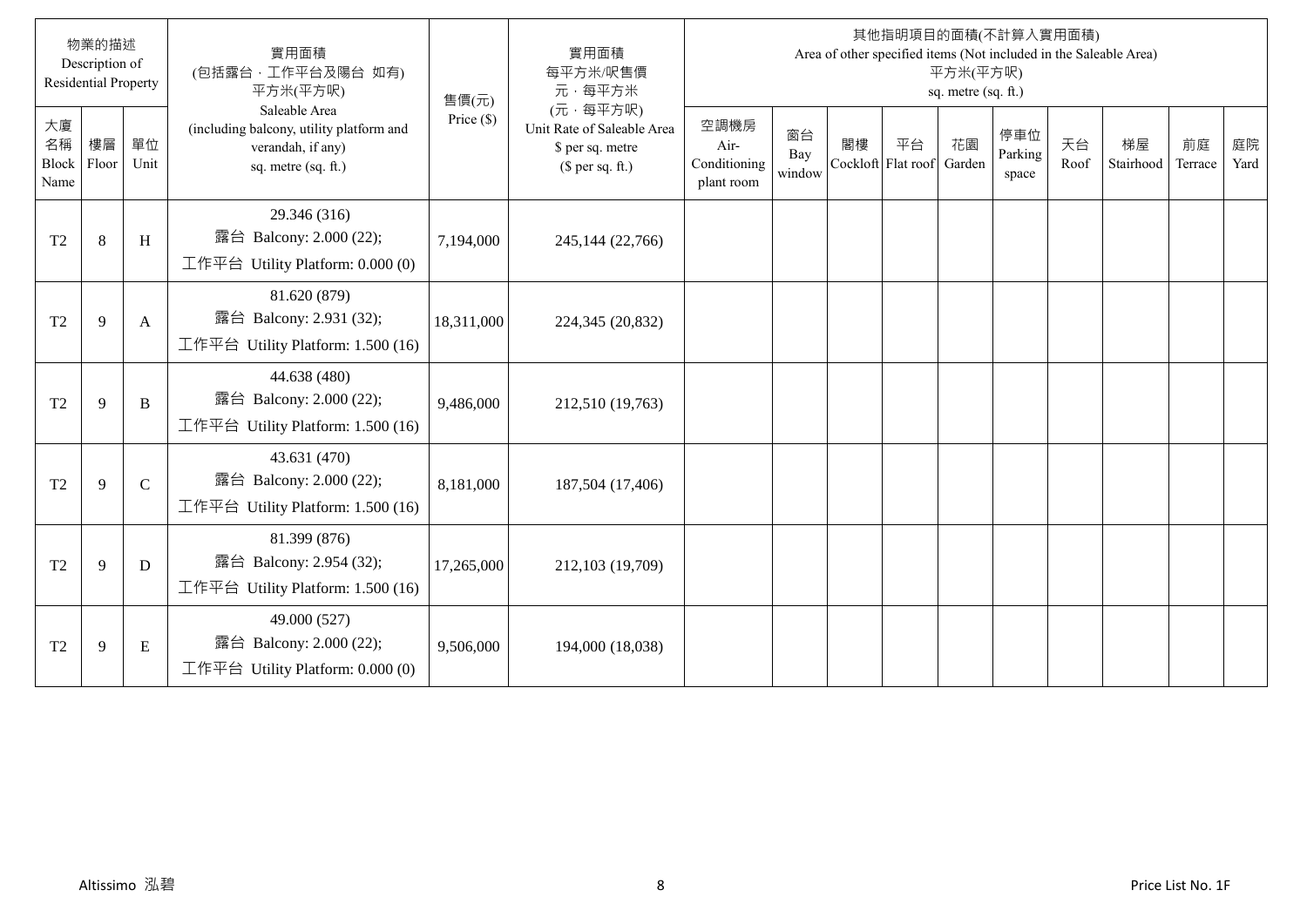|                           | 物業的描述<br>Description of<br><b>Residential Property</b> |               | 實用面積<br>(包括露台,工作平台及陽台 如有)<br>平方米(平方呎)                                                                 | 售價(元)        | 實用面積<br>每平方米/呎售價<br>元·每平方米                                                     |                                            |                     |    |                          | 平方米(平方呎)<br>sq. metre (sq. ft.) | 其他指明項目的面積(不計算入實用面積)<br>Area of other specified items (Not included in the Saleable Area) |            |                 |               |            |
|---------------------------|--------------------------------------------------------|---------------|-------------------------------------------------------------------------------------------------------|--------------|--------------------------------------------------------------------------------|--------------------------------------------|---------------------|----|--------------------------|---------------------------------|------------------------------------------------------------------------------------------|------------|-----------------|---------------|------------|
| 大廈<br>名稱<br>Block<br>Name | 樓層<br>Floor                                            | 單位<br>Unit    | Saleable Area<br>(including balcony, utility platform and<br>verandah, if any)<br>sq. metre (sq. ft.) | Price $(\$)$ | (元·每平方呎)<br>Unit Rate of Saleable Area<br>\$ per sq. metre<br>(\$ per sq. ft.) | 空調機房<br>Air-<br>Conditioning<br>plant room | 窗台<br>Bay<br>window | 閣樓 | 平台<br>Cockloft Flat roof | 花園<br>Garden                    | 停車位<br>Parking<br>space                                                                  | 天台<br>Roof | 梯屋<br>Stairhood | 前庭<br>Terrace | 庭院<br>Yard |
| T <sub>2</sub>            | 10                                                     | A             | 81.620 (879)<br>露台 Balcony: 2.931 (32);<br>工作平台 Utility Platform: 1.500 (16)                          | 18,489,000   | 226,525 (21,034)                                                               |                                            |                     |    |                          |                                 |                                                                                          |            |                 |               |            |
| T <sub>2</sub>            | 10                                                     | B             | 44.638 (480)<br>露台 Balcony: 2.000 (22);<br>工作平台 Utility Platform: 1.500 (16)                          | 9,578,000    | 214,571 (19,954)                                                               |                                            |                     |    |                          |                                 |                                                                                          |            |                 |               |            |
| T <sub>2</sub>            | 10                                                     | $\mathcal{C}$ | 43.631 (470)<br>露台 Balcony: 2.000 (22);<br>工作平台 Utility Platform: 1.500 (16)                          | 8,260,000    | 189,315 (17,574)                                                               |                                            |                     |    |                          |                                 |                                                                                          |            |                 |               |            |
| T <sub>2</sub>            | 10                                                     | D             | 81.399 (876)<br>露台 Balcony: 2.954 (32);<br>工作平台 Utility Platform: 1.500 (16)                          | 17,433,000   | 214,167 (19,901)                                                               |                                            |                     |    |                          |                                 |                                                                                          |            |                 |               |            |
| T <sub>2</sub>            | 10                                                     | E             | 49.000 (527)<br>露台 Balcony: 2.000 (22);<br>工作平台 Utility Platform: $0.000(0)$                          | 9,550,000    | 194,898 (18,121)                                                               |                                            |                     |    |                          |                                 |                                                                                          |            |                 |               |            |
| T <sub>2</sub>            | 11                                                     | A             | 81.620 (879)<br>露台 Balcony: 2.931 (32);<br>工作平台 Utility Platform: 1.500 (16)                          | 18,755,000   | 229,784 (21,337)                                                               |                                            |                     |    |                          |                                 |                                                                                          |            |                 |               |            |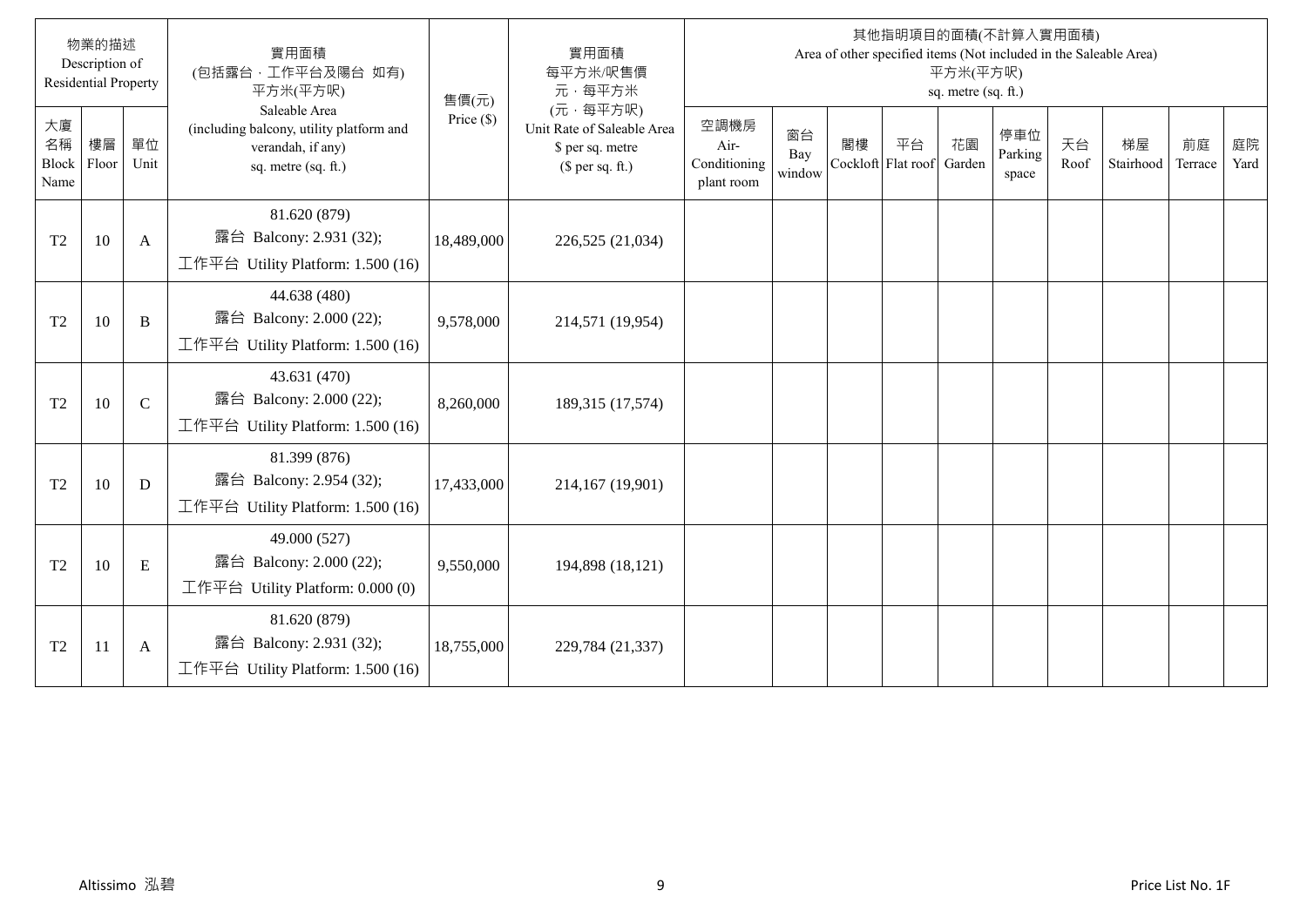|                           | 物業的描述<br>Description of<br><b>Residential Property</b> |               | 實用面積<br>(包括露台,工作平台及陽台 如有)<br>平方米(平方呎)                                                                 | 售價(元)        | 實用面積<br>每平方米/呎售價<br>元·每平方米                                                     |                                            |                     |    |                          | 平方米(平方呎)<br>sq. metre (sq. ft.) | 其他指明項目的面積(不計算入實用面積)<br>Area of other specified items (Not included in the Saleable Area) |            |                 |               |            |
|---------------------------|--------------------------------------------------------|---------------|-------------------------------------------------------------------------------------------------------|--------------|--------------------------------------------------------------------------------|--------------------------------------------|---------------------|----|--------------------------|---------------------------------|------------------------------------------------------------------------------------------|------------|-----------------|---------------|------------|
| 大廈<br>名稱<br>Block<br>Name | 樓層<br>Floor                                            | 單位<br>Unit    | Saleable Area<br>(including balcony, utility platform and<br>verandah, if any)<br>sq. metre (sq. ft.) | Price $(\$)$ | (元·每平方呎)<br>Unit Rate of Saleable Area<br>\$ per sq. metre<br>(\$ per sq. ft.) | 空調機房<br>Air-<br>Conditioning<br>plant room | 窗台<br>Bay<br>window | 閣樓 | 平台<br>Cockloft Flat roof | 花園<br>Garden                    | 停車位<br>Parking<br>space                                                                  | 天台<br>Roof | 梯屋<br>Stairhood | 前庭<br>Terrace | 庭院<br>Yard |
| T <sub>2</sub>            | 11                                                     | B             | 44.638 (480)<br>露台 Balcony: 2.000 (22);<br>工作平台 Utility Platform: 1.500 (16)                          | 9,716,000    | 217,662 (20,242)                                                               |                                            |                     |    |                          |                                 |                                                                                          |            |                 |               |            |
| T <sub>2</sub>            | 11                                                     | $\mathcal{C}$ | 43.631 (470)<br>露台 Balcony: 2.000 (22);<br>工作平台 Utility Platform: 1.500 (16)                          | 8,379,000    | 192,042 (17,828)                                                               |                                            |                     |    |                          |                                 |                                                                                          |            |                 |               |            |
| T <sub>2</sub>            | 11                                                     | D             | 81.399 (876)<br>露台 Balcony: 2.954 (32);<br>工作平台 Utility Platform: 1.500 (16)                          | 17,684,000   | 217,251 (20,187)                                                               |                                            |                     |    |                          |                                 |                                                                                          |            |                 |               |            |
| T <sub>2</sub>            | 11                                                     | E             | 49.000 (527)<br>露台 Balcony: 2.000 (22);<br>工作平台 Utility Platform: 0.000 (0)                           | 9,638,000    | 196,694 (18,288)                                                               |                                            |                     |    |                          |                                 |                                                                                          |            |                 |               |            |
| T <sub>2</sub>            | 12                                                     | A             | 81.620 (879)<br>露台 Balcony: 2.931 (32);<br>工作平台 Utility Platform: 1.500 (16)                          | 19,022,000   | 233,056 (21,641)                                                               |                                            |                     |    |                          |                                 |                                                                                          |            |                 |               |            |
| T <sub>2</sub>            | 12                                                     | B             | 44.638 (480)<br>露台 Balcony: 2.000 (22);<br>工作平台 Utility Platform: 1.500 (16)                          | 9,854,000    | 220,754 (20,529)                                                               |                                            |                     |    |                          |                                 |                                                                                          |            |                 |               |            |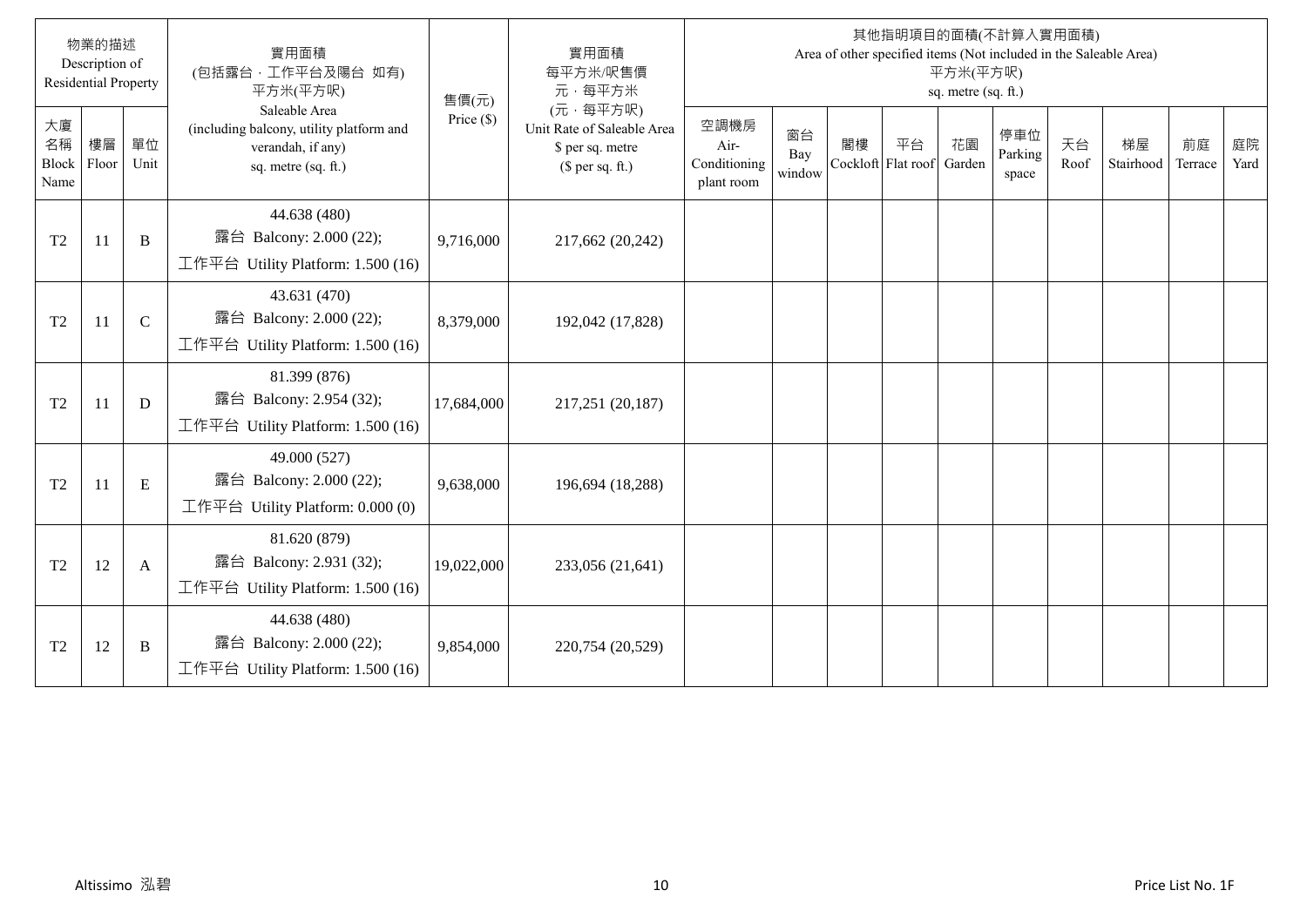|                           | 物業的描述<br>Description of<br><b>Residential Property</b> |               | 實用面積<br>(包括露台,工作平台及陽台 如有)<br>平方米(平方呎)                                                                 | 售價(元)        | 實用面積<br>每平方米/呎售價<br>元·每平方米                                                     |                                            |                     |    |                          | 平方米(平方呎)<br>sq. metre (sq. ft.) | 其他指明項目的面積(不計算入實用面積)<br>Area of other specified items (Not included in the Saleable Area) |            |                 |               |            |
|---------------------------|--------------------------------------------------------|---------------|-------------------------------------------------------------------------------------------------------|--------------|--------------------------------------------------------------------------------|--------------------------------------------|---------------------|----|--------------------------|---------------------------------|------------------------------------------------------------------------------------------|------------|-----------------|---------------|------------|
| 大廈<br>名稱<br>Block<br>Name | 樓層<br>Floor                                            | 單位<br>Unit    | Saleable Area<br>(including balcony, utility platform and<br>verandah, if any)<br>sq. metre (sq. ft.) | Price $(\$)$ | (元·每平方呎)<br>Unit Rate of Saleable Area<br>\$ per sq. metre<br>(\$ per sq. ft.) | 空調機房<br>Air-<br>Conditioning<br>plant room | 窗台<br>Bay<br>window | 閣樓 | 平台<br>Cockloft Flat roof | 花園<br>Garden                    | 停車位<br>Parking<br>space                                                                  | 天台<br>Roof | 梯屋<br>Stairhood | 前庭<br>Terrace | 庭院<br>Yard |
| T <sub>2</sub>            | 12                                                     | $\mathcal{C}$ | 43.631 (470)<br>露台 Balcony: 2.000 (22);<br>工作平台 Utility Platform: 1.500 (16)                          | 8,498,000    | 194,770 (18,081)                                                               |                                            |                     |    |                          |                                 |                                                                                          |            |                 |               |            |
| T <sub>2</sub>            | 12                                                     | D             | 81.399 (876)<br>露台 Balcony: 2.954 (32);<br>工作平台 Utility Platform: 1.500 (16)                          | 17,936,000   | 220,347 (20,475)                                                               |                                            |                     |    |                          |                                 |                                                                                          |            |                 |               |            |
| T <sub>2</sub>            | 12                                                     | E             | 49.000 (527)<br>露台 Balcony: 2.000 (22);<br>工作平台 Utility Platform: 0.000 (0)                           | 10,071,000   | 205,531 (19,110)                                                               |                                            |                     |    |                          |                                 |                                                                                          |            |                 |               |            |
| T <sub>2</sub>            | 15                                                     | A             | 81.620 (879)<br>露台 Balcony: 2.931 (32);<br>工作平台 Utility Platform: 1.500 (16)                          | 19,378,000   | 237,417 (22,046)                                                               |                                            |                     |    |                          |                                 |                                                                                          |            |                 |               |            |
| T <sub>2</sub>            | 15                                                     | B             | 44.638 (480)<br>露台 Balcony: 2.000 (22);<br>工作平台 Utility Platform: 1.500 (16)                          | 10,039,000   | 224,898 (20,915)                                                               |                                            |                     |    |                          |                                 |                                                                                          |            |                 |               |            |
| T <sub>2</sub>            | 15                                                     | $\mathsf{C}$  | 43.631 (470)<br>露台 Balcony: 2.000 (22);<br>工作平台 Utility Platform: 1.500 (16)                          | 8,747,000    | 200,477 (18,611)                                                               |                                            |                     |    |                          |                                 |                                                                                          |            |                 |               |            |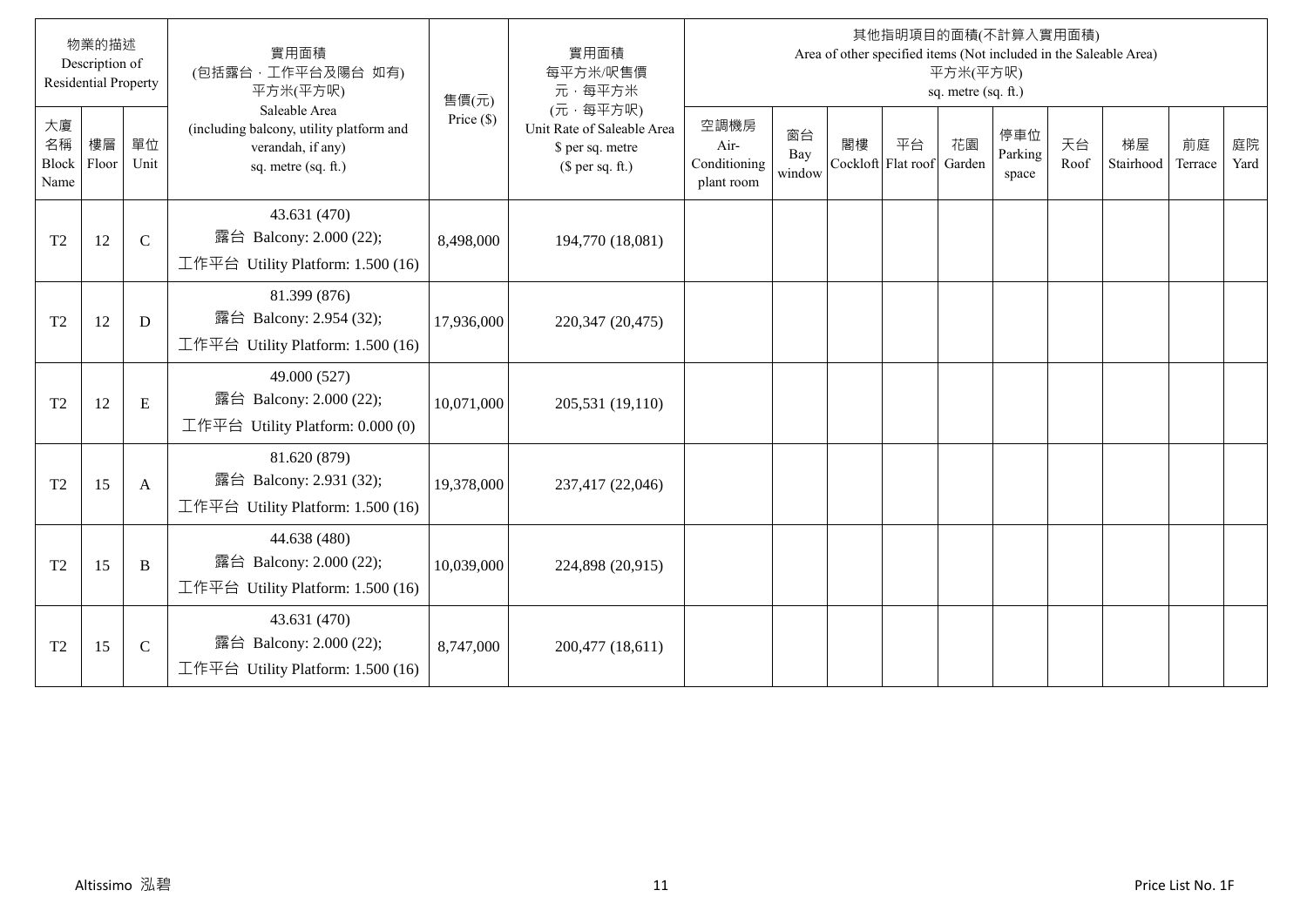|                           | 物業的描述<br>Description of<br><b>Residential Property</b> |               | 實用面積<br>(包括露台,工作平台及陽台 如有)<br>平方米(平方呎)                                                                 | 售價(元)        | 實用面積<br>每平方米/呎售價<br>元·每平方米                                                     |                                            |                     |    |                          | 平方米(平方呎)<br>sq. metre (sq. ft.) | 其他指明項目的面積(不計算入實用面積)<br>Area of other specified items (Not included in the Saleable Area) |            |                 |               |            |
|---------------------------|--------------------------------------------------------|---------------|-------------------------------------------------------------------------------------------------------|--------------|--------------------------------------------------------------------------------|--------------------------------------------|---------------------|----|--------------------------|---------------------------------|------------------------------------------------------------------------------------------|------------|-----------------|---------------|------------|
| 大廈<br>名稱<br>Block<br>Name | 樓層<br>Floor                                            | 單位<br>Unit    | Saleable Area<br>(including balcony, utility platform and<br>verandah, if any)<br>sq. metre (sq. ft.) | Price $(\$)$ | (元·每平方呎)<br>Unit Rate of Saleable Area<br>\$ per sq. metre<br>(\$ per sq. ft.) | 空調機房<br>Air-<br>Conditioning<br>plant room | 窗台<br>Bay<br>window | 閣樓 | 平台<br>Cockloft Flat roof | 花園<br>Garden                    | 停車位<br>Parking<br>space                                                                  | 天台<br>Roof | 梯屋<br>Stairhood | 前庭<br>Terrace | 庭院<br>Yard |
| T <sub>2</sub>            | 15                                                     | D             | 81.399 (876)<br>露台 Balcony: 2.954 (32);<br>工作平台 Utility Platform: 1.500 (16)                          | 18,179,000   | 223,332 (20,752)                                                               |                                            |                     |    |                          |                                 |                                                                                          |            |                 |               |            |
| T <sub>2</sub>            | 15                                                     | E             | 49.000 (527)<br>露台 Balcony: 2.000 (22);<br>工作平台 Utility Platform: $0.000(0)$                          | 10,259,000   | 209,367 (19,467)                                                               |                                            |                     |    |                          |                                 |                                                                                          |            |                 |               |            |
| T <sub>2</sub>            | 16                                                     | B             | 44.638 (480)<br>露台 Balcony: 2.000 (22);<br>工作平台 Utility Platform: 1.500 (16)                          | 10,223,000   | 229,020 (21,298)                                                               |                                            |                     |    |                          |                                 |                                                                                          |            |                 |               |            |
| T <sub>2</sub>            | 16                                                     | $\mathcal{C}$ | 43.631 (470)<br>露台 Balcony: 2.000 (22);<br>工作平台 Utility Platform: 1.500 (16)                          | 8,908,000    | 204,167 (18,953)                                                               |                                            |                     |    |                          |                                 |                                                                                          |            |                 |               |            |
| T <sub>2</sub>            | 16                                                     | D             | 81.399 (876)<br>露台 Balcony: 2.954 (32);<br>工作平台 Utility Platform: 1.500 (16)                          | 18,420,000   | 226,293 (21,027)                                                               |                                            |                     |    |                          |                                 |                                                                                          |            |                 |               |            |
| T <sub>2</sub>            | 16                                                     | E             | 49.000 (527)<br>露台 Balcony: 2.000 (22);<br>工作平台 Utility Platform: $0.000(0)$                          | 10,447,000   | 213,204 (19,824)                                                               |                                            |                     |    |                          |                                 |                                                                                          |            |                 |               |            |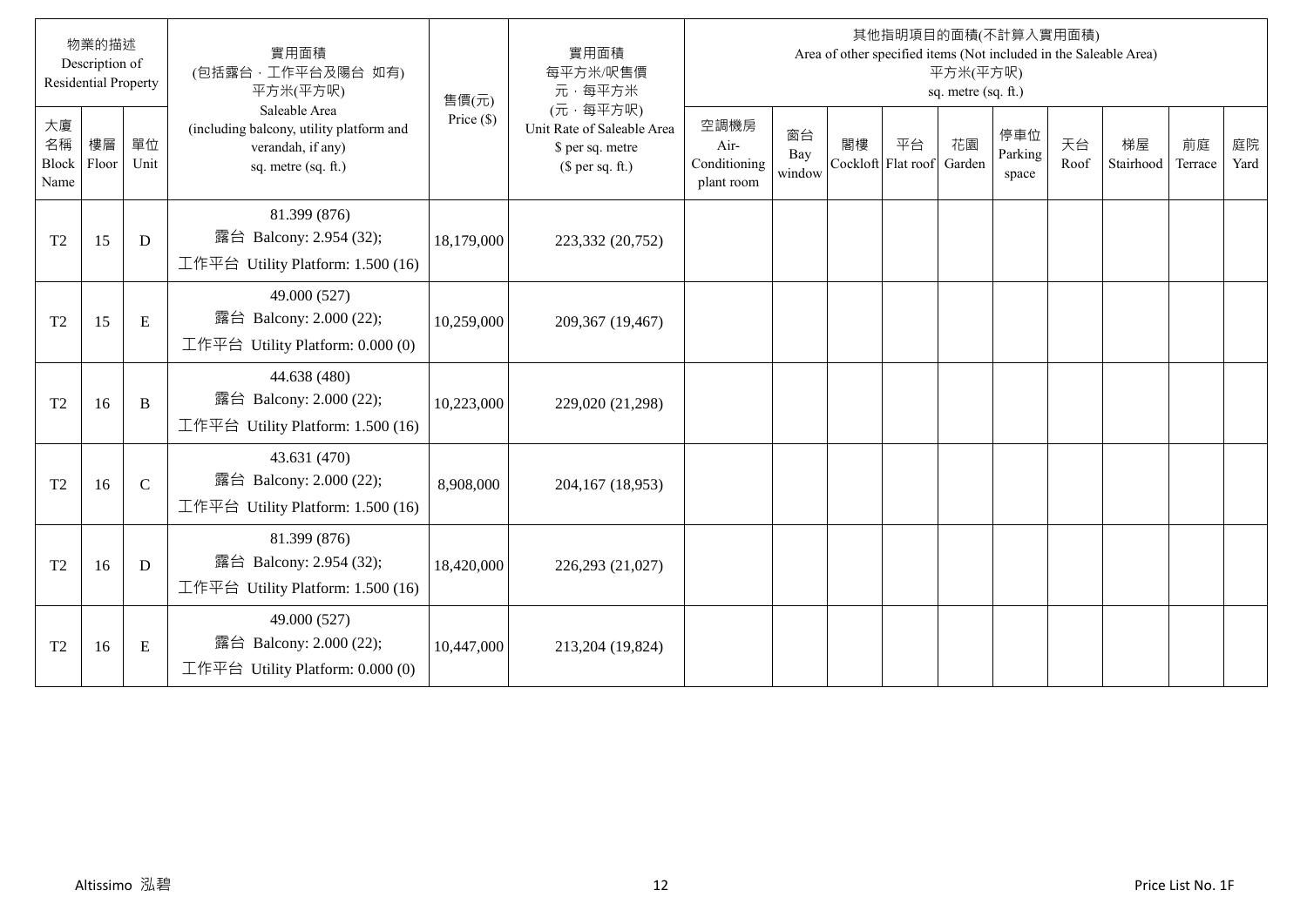|                           | 物業的描述<br>Description of<br><b>Residential Property</b> |               | 實用面積<br>(包括露台,工作平台及陽台 如有)<br>平方米(平方呎)                                                                 | 售價(元)        | 實用面積<br>每平方米/呎售價<br>元·每平方米                                                     |                                            |                     |    |                          | 平方米(平方呎)<br>sq. metre (sq. ft.) | 其他指明項目的面積(不計算入實用面積)<br>Area of other specified items (Not included in the Saleable Area) |            |                 |               |            |
|---------------------------|--------------------------------------------------------|---------------|-------------------------------------------------------------------------------------------------------|--------------|--------------------------------------------------------------------------------|--------------------------------------------|---------------------|----|--------------------------|---------------------------------|------------------------------------------------------------------------------------------|------------|-----------------|---------------|------------|
| 大廈<br>名稱<br>Block<br>Name | 樓層<br>Floor                                            | 單位<br>Unit    | Saleable Area<br>(including balcony, utility platform and<br>verandah, if any)<br>sq. metre (sq. ft.) | Price $(\$)$ | (元·每平方呎)<br>Unit Rate of Saleable Area<br>\$ per sq. metre<br>(\$ per sq. ft.) | 空調機房<br>Air-<br>Conditioning<br>plant room | 窗台<br>Bay<br>window | 閣樓 | 平台<br>Cockloft Flat roof | 花園<br>Garden                    | 停車位<br>Parking<br>space                                                                  | 天台<br>Roof | 梯屋<br>Stairhood | 前庭<br>Terrace | 庭院<br>Yard |
| T <sub>5</sub>            | $\overline{1}$                                         | $\mathcal{C}$ | 29.552 (318)<br>露台 Balcony: 2.000 (22);<br>工作平台 Utility Platform: 0.000 (0)                           | 6,160,000    | 208,446 (19,371)                                                               |                                            |                     |    |                          |                                 |                                                                                          |            |                 |               |            |
| T <sub>5</sub>            | $\overline{1}$                                         | G             | 29.197 (314)<br>露台 Balcony: 2.000 (22);<br>工作平台 Utility Platform: $0.000(0)$                          | 5,962,000    | 204,199 (18,987)                                                               |                                            |                     |    |                          |                                 |                                                                                          |            |                 |               |            |
| T <sub>5</sub>            | $\mathbf{1}$                                           | H             | 48.895 (526)<br>露台 Balcony: 2.000 (22);<br>工作平台 Utility Platform: 0.000 (0)                           | 9,279,000    | 189,774 (17,641)                                                               |                                            |                     |    | 6.324<br>(68)            |                                 |                                                                                          |            |                 |               |            |
| T <sub>5</sub>            | $\mathbf{1}$                                           | K             | 28.968 (312)<br>露台 Balcony: 2.000 (22);<br>工作平台 Utility Platform: $0.000(0)$                          | 5,800,000    | 200,221 (18,590)                                                               |                                            |                     |    |                          |                                 |                                                                                          |            |                 |               |            |
| T <sub>5</sub>            | $\sqrt{2}$                                             | $\mathsf{C}$  | 29.552 (318)<br>露台 Balcony: 2.000 (22);<br>工作平台 Utility Platform: $0.000(0)$                          | 6,203,000    | 209,901 (19,506)                                                               |                                            |                     |    |                          |                                 |                                                                                          |            |                 |               |            |
| T <sub>5</sub>            | $\overline{2}$                                         | G             | 29.197 (314)<br>露台 Balcony: 2.000 (22);<br>工作平台 Utility Platform: $0.000(0)$                          | 6,034,000    | 206,665 (19,217)                                                               |                                            |                     |    |                          |                                 |                                                                                          |            |                 |               |            |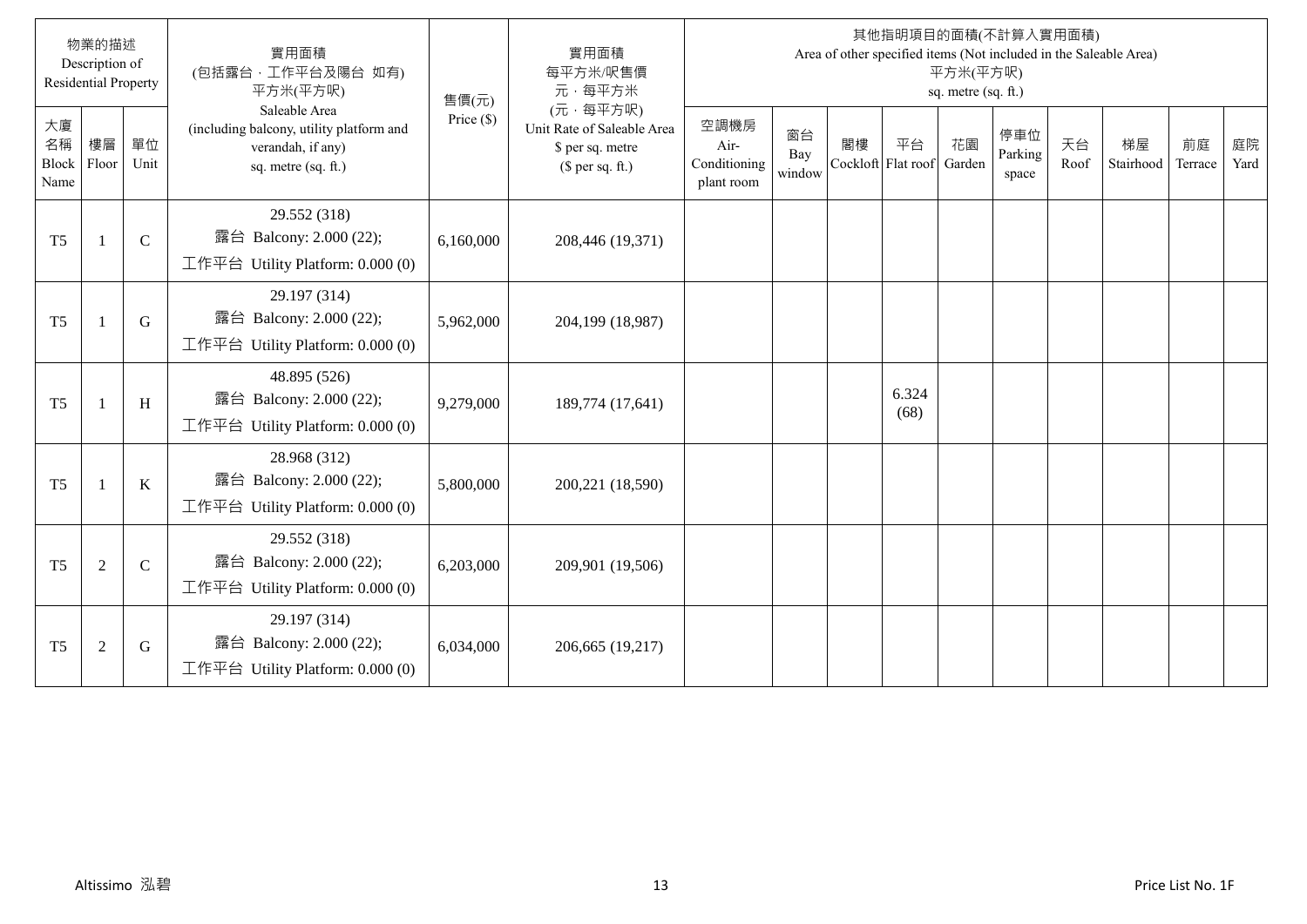|                                  | 物業的描述<br>Description of<br><b>Residential Property</b> |              | 實用面積<br>(包括露台, 工作平台及陽台 如有)<br>平方米(平方呎)                                                                | 售價(元)      | 實用面積<br>每平方米/呎售價<br>元·每平方米                                                     |                                            |                     |                          |    | 平方米(平方呎)<br>sq. metre (sq. ft.) | 其他指明項目的面積(不計算入實用面積)<br>Area of other specified items (Not included in the Saleable Area) |            |                 |               |            |
|----------------------------------|--------------------------------------------------------|--------------|-------------------------------------------------------------------------------------------------------|------------|--------------------------------------------------------------------------------|--------------------------------------------|---------------------|--------------------------|----|---------------------------------|------------------------------------------------------------------------------------------|------------|-----------------|---------------|------------|
| 大廈<br>名稱<br><b>Block</b><br>Name | 樓層<br>Floor                                            | 單位<br>Unit   | Saleable Area<br>(including balcony, utility platform and<br>verandah, if any)<br>sq. metre (sq. ft.) | Price (\$) | (元·每平方呎)<br>Unit Rate of Saleable Area<br>\$ per sq. metre<br>(\$ per sq. ft.) | 空調機房<br>Air-<br>Conditioning<br>plant room | 窗台<br>Bay<br>window | 閣樓<br>Cockloft Flat roof | 平台 | 花園<br>Garden                    | 停車位<br>Parking<br>space                                                                  | 天台<br>Roof | 梯屋<br>Stairhood | 前庭<br>Terrace | 庭院<br>Yard |
| T <sub>5</sub>                   | $\overline{2}$                                         | H            | 48.895 (526)<br>露台 Balcony: 2.000 (22);<br>工作平台 Utility Platform: 0.000 (0)                           | 9,298,000  | 190,163 (17,677)                                                               |                                            |                     |                          |    |                                 |                                                                                          |            |                 |               |            |
| T <sub>5</sub>                   | $\overline{2}$                                         | K            | 28.968 (312)<br>露台 Balcony: 2.000 (22);<br>工作平台 Utility Platform: $0.000(0)$                          | 6,086,000  | 210,094 (19,506)                                                               |                                            |                     |                          |    |                                 |                                                                                          |            |                 |               |            |
| T <sub>5</sub>                   | 3                                                      | $\mathsf{C}$ | 29.552 (318)<br>露台 Balcony: 2.000 (22);<br>工作平台 Utility Platform: $0.000(0)$                          | 6,247,000  | 211,390 (19,645)                                                               |                                            |                     |                          |    |                                 |                                                                                          |            |                 |               |            |
| T <sub>5</sub>                   | 3                                                      | G            | 29.197 (314)<br>露台 Balcony: 2.000 (22);<br>工作平台 Utility Platform: $0.000(0)$                          | 6,076,000  | 208,104 (19,350)                                                               |                                            |                     |                          |    |                                 |                                                                                          |            |                 |               |            |
| T <sub>5</sub>                   | 3                                                      | H            | 48.895 (526)<br>露台 Balcony: 2.000 (22);<br>工作平台 Utility Platform: 0.000 (0)                           | 9,410,000  | 192,453 (17,890)                                                               |                                            |                     |                          |    |                                 |                                                                                          |            |                 |               |            |
| T <sub>5</sub>                   | 3                                                      | $\bf K$      | 28.968 (312)<br>露台 Balcony: 2.000 (22);<br>工作平台 Utility Platform: $0.000(0)$                          | 6,129,000  | 211,578 (19,644)                                                               |                                            |                     |                          |    |                                 |                                                                                          |            |                 |               |            |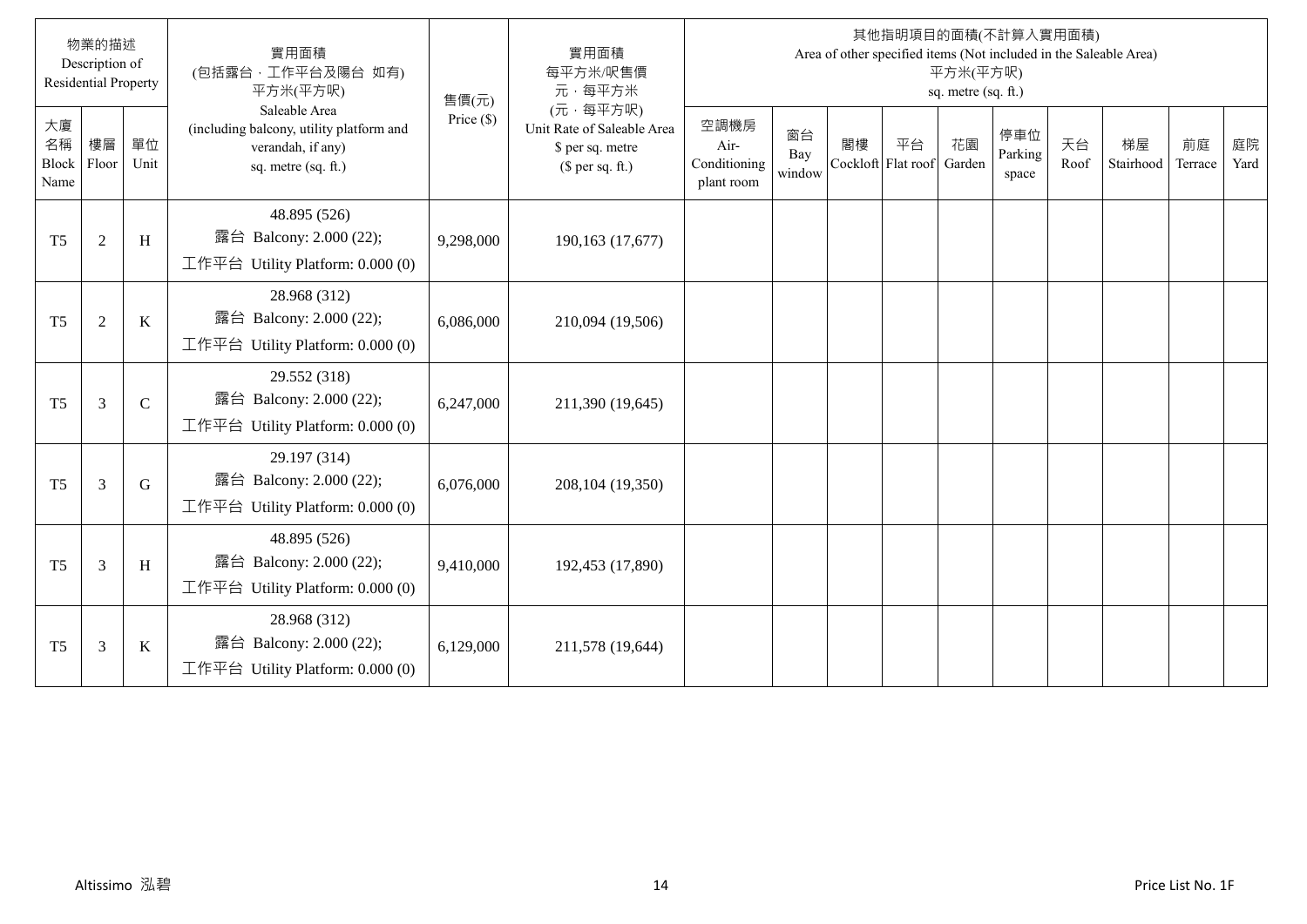|                           | 物業的描述<br>Description of<br><b>Residential Property</b> |               | 實用面積<br>(包括露台,工作平台及陽台 如有)<br>平方米(平方呎)                                                                 | 售價(元)        | 實用面積<br>每平方米/呎售價<br>元·每平方米                                                     |                                            |                     |    |                          | 平方米(平方呎)<br>sq. metre (sq. ft.) | 其他指明項目的面積(不計算入實用面積)<br>Area of other specified items (Not included in the Saleable Area) |            |                 |               |            |
|---------------------------|--------------------------------------------------------|---------------|-------------------------------------------------------------------------------------------------------|--------------|--------------------------------------------------------------------------------|--------------------------------------------|---------------------|----|--------------------------|---------------------------------|------------------------------------------------------------------------------------------|------------|-----------------|---------------|------------|
| 大廈<br>名稱<br>Block<br>Name | 樓層<br>Floor                                            | 單位<br>Unit    | Saleable Area<br>(including balcony, utility platform and<br>verandah, if any)<br>sq. metre (sq. ft.) | Price $(\$)$ | (元·每平方呎)<br>Unit Rate of Saleable Area<br>\$ per sq. metre<br>(\$ per sq. ft.) | 空調機房<br>Air-<br>Conditioning<br>plant room | 窗台<br>Bay<br>window | 閣樓 | 平台<br>Cockloft Flat roof | 花園<br>Garden                    | 停車位<br>Parking<br>space                                                                  | 天台<br>Roof | 梯屋<br>Stairhood | 前庭<br>Terrace | 庭院<br>Yard |
| T <sub>5</sub>            | 5                                                      | $\mathcal{C}$ | 29.552 (318)<br>露台 Balcony: 2.000 (22);<br>工作平台 Utility Platform: 0.000 (0)                           | 6,290,000    | 212,845 (19,780)                                                               |                                            |                     |    |                          |                                 |                                                                                          |            |                 |               |            |
| T <sub>5</sub>            | 5                                                      | G             | 29.197 (314)<br>露台 Balcony: 2.000 (22);<br>工作平台 Utility Platform: $0.000(0)$                          | 6,119,000    | 209,576 (19,487)                                                               |                                            |                     |    |                          |                                 |                                                                                          |            |                 |               |            |
| T <sub>5</sub>            | 5                                                      | H             | 48.895 (526)<br>露台 Balcony: 2.000 (22);<br>工作平台 Utility Platform: 0.000 (0)                           | 9,428,000    | 192,821 (17,924)                                                               |                                            |                     |    |                          |                                 |                                                                                          |            |                 |               |            |
| T <sub>5</sub>            | 5                                                      | K             | 28.968 (312)<br>露台 Balcony: 2.000 (22);<br>工作平台 Utility Platform: 0.000 (0)                           | 6,171,000    | 213,028 (19,779)                                                               |                                            |                     |    |                          |                                 |                                                                                          |            |                 |               |            |
| T <sub>5</sub>            | 6                                                      | $\mathsf{C}$  | 29.552 (318)<br>露台 Balcony: 2.000 (22);<br>工作平台 Utility Platform: $0.000(0)$                          | 6,315,000    | 213,691 (19,858)                                                               |                                            |                     |    |                          |                                 |                                                                                          |            |                 |               |            |
| T <sub>5</sub>            | 6                                                      | G             | 29.197 (314)<br>露台 Balcony: 2.000 (22);<br>工作平台 Utility Platform: $0.000(0)$                          | 6,205,000    | 212,522 (19,761)                                                               |                                            |                     |    |                          |                                 |                                                                                          |            |                 |               |            |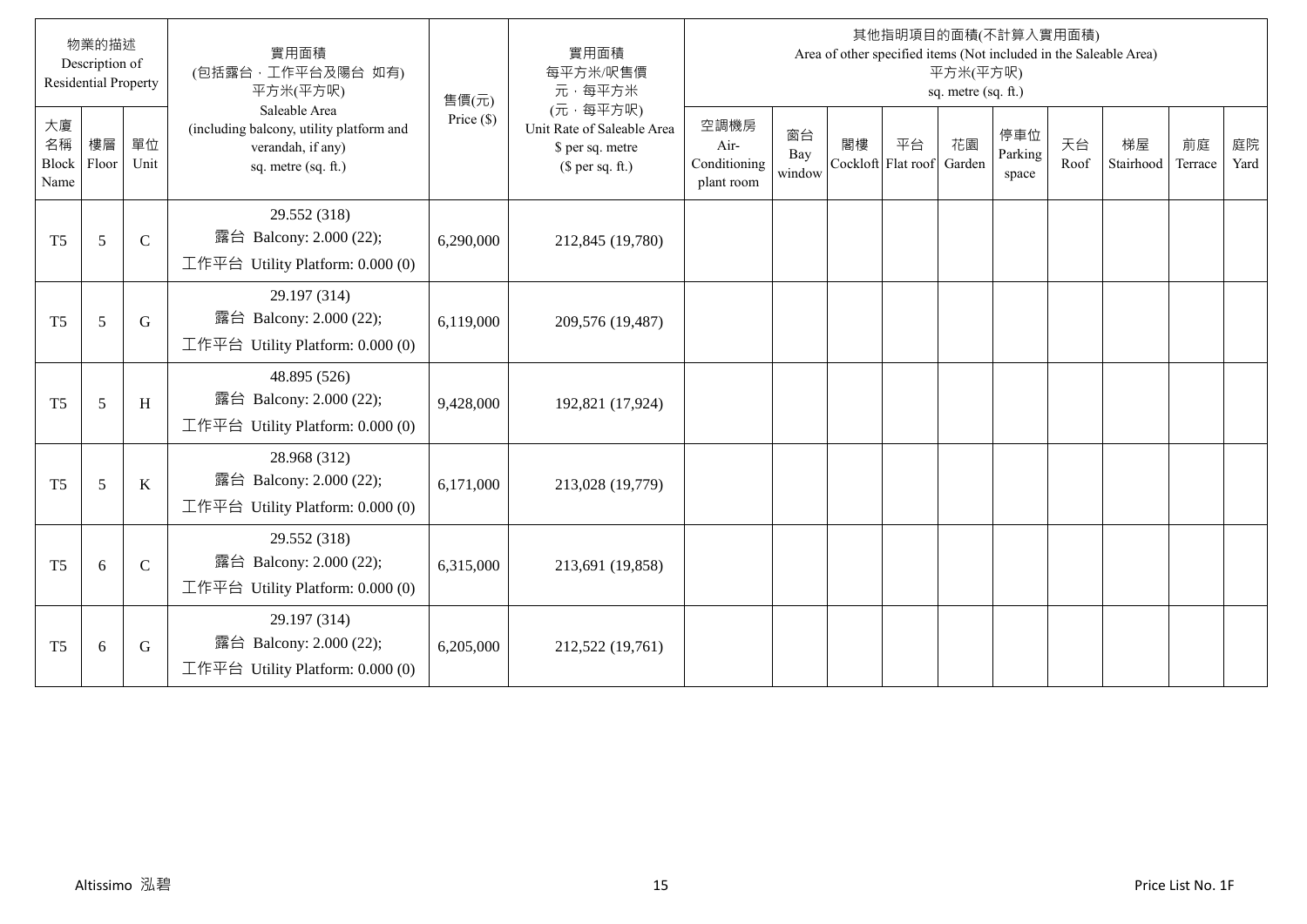|                           | 物業的描述<br>Description of<br><b>Residential Property</b> |              | 實用面積<br>(包括露台,工作平台及陽台 如有)<br>平方米(平方呎)                                                                 | 售價(元)        | 實用面積<br>每平方米/呎售價<br>元·每平方米                                                     |                                            |                     |    |                          | 平方米(平方呎)<br>sq. metre (sq. ft.) | 其他指明項目的面積(不計算入實用面積)<br>Area of other specified items (Not included in the Saleable Area) |            |                 |               |            |
|---------------------------|--------------------------------------------------------|--------------|-------------------------------------------------------------------------------------------------------|--------------|--------------------------------------------------------------------------------|--------------------------------------------|---------------------|----|--------------------------|---------------------------------|------------------------------------------------------------------------------------------|------------|-----------------|---------------|------------|
| 大廈<br>名稱<br>Block<br>Name | 樓層<br>Floor                                            | 單位<br>Unit   | Saleable Area<br>(including balcony, utility platform and<br>verandah, if any)<br>sq. metre (sq. ft.) | Price $(\$)$ | (元·每平方呎)<br>Unit Rate of Saleable Area<br>\$ per sq. metre<br>(\$ per sq. ft.) | 空調機房<br>Air-<br>Conditioning<br>plant room | 窗台<br>Bay<br>window | 閣樓 | 平台<br>Cockloft Flat roof | 花園<br>Garden                    | 停車位<br>Parking<br>space                                                                  | 天台<br>Roof | 梯屋<br>Stairhood | 前庭<br>Terrace | 庭院<br>Yard |
| T <sub>5</sub>            | 6                                                      | H            | 48.895 (526)<br>露台 Balcony: 2.000 (22);<br>工作平台 Utility Platform: 0.000 (0)                           | 9,559,000    | 195,501 (18,173)                                                               |                                            |                     |    |                          |                                 |                                                                                          |            |                 |               |            |
| T <sub>5</sub>            | 6                                                      | K            | 28.968 (312)<br>露台 Balcony: 2.000 (22);<br>工作平台 Utility Platform: 0.000 (0)                           | 6,196,000    | 213,891 (19,859)                                                               |                                            |                     |    |                          |                                 |                                                                                          |            |                 |               |            |
| T <sub>5</sub>            | $\overline{7}$                                         | $\mathsf{C}$ | 29.552 (318)<br>露台 Balcony: 2.000 (22);<br>工作平台 Utility Platform: 0.000 (0)                           | 6,366,000    | 215,417 (20,019)                                                               |                                            |                     |    |                          |                                 |                                                                                          |            |                 |               |            |
| T <sub>5</sub>            | $\overline{7}$                                         | G            | 29.197 (314)<br>露台 Balcony: 2.000 (22);<br>工作平台 Utility Platform: 0.000 (0)                           | 6,786,000    | 232,421 (21,611)                                                               |                                            |                     |    |                          |                                 |                                                                                          |            |                 |               |            |
| T <sub>5</sub>            | $\overline{7}$                                         | H            | 48.895 (526)<br>露台 Balcony: 2.000 (22);<br>工作平台 Utility Platform: $0.000(0)$                          | 10,017,000   | 204,868 (19,044)                                                               |                                            |                     |    |                          |                                 |                                                                                          |            |                 |               |            |
| T <sub>5</sub>            | $\overline{7}$                                         | K            | 28.968 (312)<br>露台 Balcony: 2.000 (22);<br>工作平台 Utility Platform: $0.000(0)$                          | 6,214,000    | 214,513 (19,917)                                                               |                                            |                     |    |                          |                                 |                                                                                          |            |                 |               |            |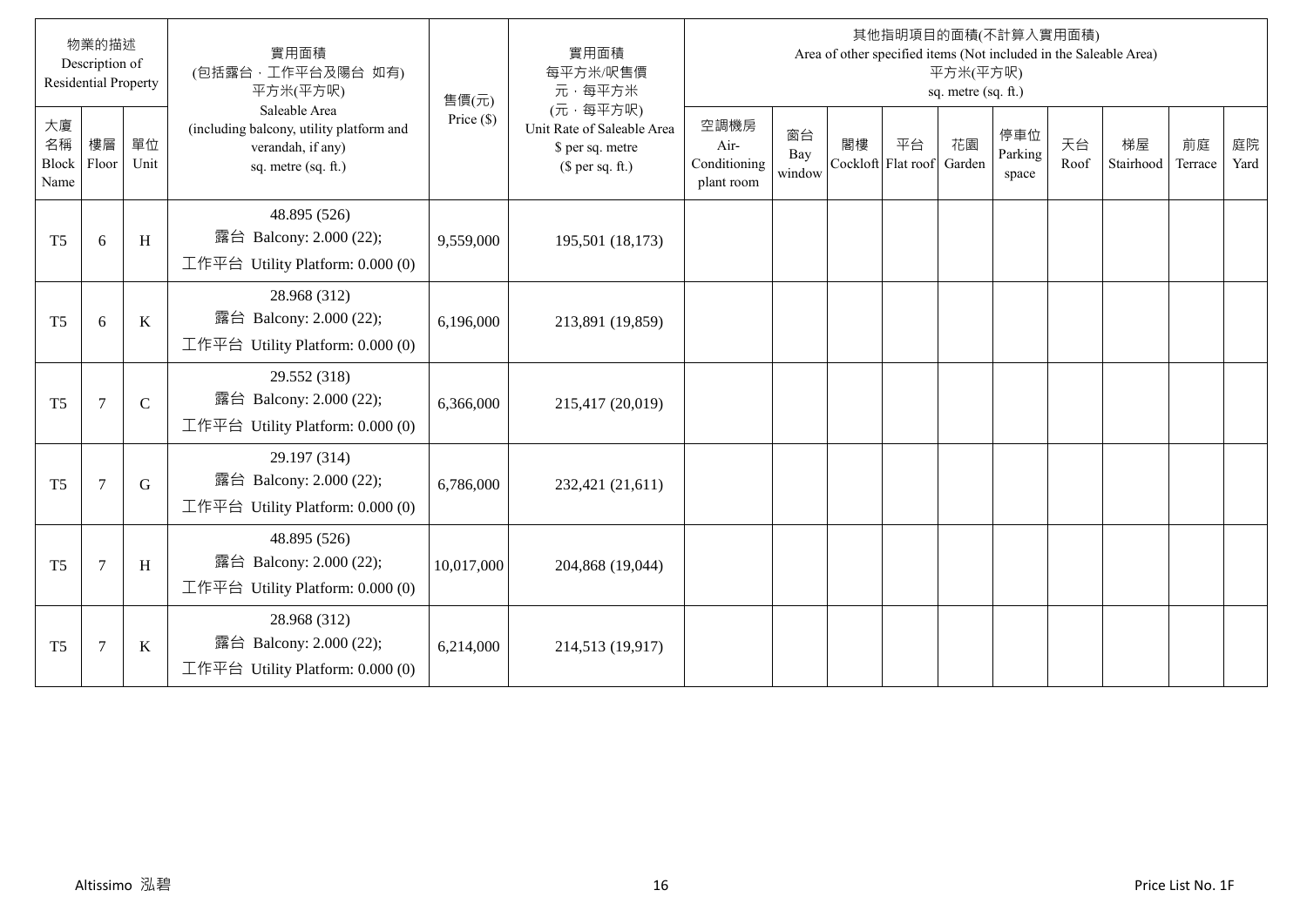|                           | 物業的描述<br>Description of<br><b>Residential Property</b> |               | 實用面積<br>(包括露台,工作平台及陽台 如有)<br>平方米(平方呎)                                                                 | 售價(元)        | 實用面積<br>每平方米/呎售價<br>元·每平方米                                                     |                                            |                     |    |                          | 平方米(平方呎)<br>sq. metre (sq. ft.) | 其他指明項目的面積(不計算入實用面積)<br>Area of other specified items (Not included in the Saleable Area) |            |                 |               |            |
|---------------------------|--------------------------------------------------------|---------------|-------------------------------------------------------------------------------------------------------|--------------|--------------------------------------------------------------------------------|--------------------------------------------|---------------------|----|--------------------------|---------------------------------|------------------------------------------------------------------------------------------|------------|-----------------|---------------|------------|
| 大廈<br>名稱<br>Block<br>Name | 樓層<br>Floor                                            | 單位<br>Unit    | Saleable Area<br>(including balcony, utility platform and<br>verandah, if any)<br>sq. metre (sq. ft.) | Price $(\$)$ | (元·每平方呎)<br>Unit Rate of Saleable Area<br>\$ per sq. metre<br>(\$ per sq. ft.) | 空調機房<br>Air-<br>Conditioning<br>plant room | 窗台<br>Bay<br>window | 閣樓 | 平台<br>Cockloft Flat roof | 花園<br>Garden                    | 停車位<br>Parking<br>space                                                                  | 天台<br>Roof | 梯屋<br>Stairhood | 前庭<br>Terrace | 庭院<br>Yard |
| T <sub>5</sub>            | 8                                                      | $\mathcal{C}$ | 29.552 (318)<br>露台 Balcony: 2.000 (22);<br>工作平台 Utility Platform: 0.000 (0)                           | 6,460,000    | 218,598 (20,314)                                                               |                                            |                     |    |                          |                                 |                                                                                          |            |                 |               |            |
| T <sub>5</sub>            | 8                                                      | G             | 29.197 (314)<br>露台 Balcony: 2.000 (22);<br>工作平台 Utility Platform: $0.000(0)$                          | 6,982,000    | 239,134 (22,236)                                                               |                                            |                     |    |                          |                                 |                                                                                          |            |                 |               |            |
| T <sub>5</sub>            | $\,8\,$                                                | H             | 48.895 (526)<br>露台 Balcony: 2.000 (22);<br>工作平台 Utility Platform: 0.000 (0)                           | 10,165,000   | 207,894 (19,325)                                                               |                                            |                     |    |                          |                                 |                                                                                          |            |                 |               |            |
| T <sub>5</sub>            | 8                                                      | K             | 28.968 (312)<br>露台 Balcony: 2.000 (22);<br>工作平台 Utility Platform: $0.000(0)$                          | 6,306,000    | 217,688 (20,212)                                                               |                                            |                     |    |                          |                                 |                                                                                          |            |                 |               |            |
| T <sub>5</sub>            | 9                                                      | $\mathsf{C}$  | 29.552 (318)<br>露台 Balcony: 2.000 (22);<br>工作平台 Utility Platform: $0.000(0)$                          | 6,460,000    | 218,598 (20,314)                                                               |                                            |                     |    |                          |                                 |                                                                                          |            |                 |               |            |
| T <sub>5</sub>            | 9                                                      | G             | 29.197 (314)<br>露台 Balcony: 2.000 (22);<br>工作平台 Utility Platform: $0.000(0)$                          | 6,982,000    | 239,134 (22,236)                                                               |                                            |                     |    |                          |                                 |                                                                                          |            |                 |               |            |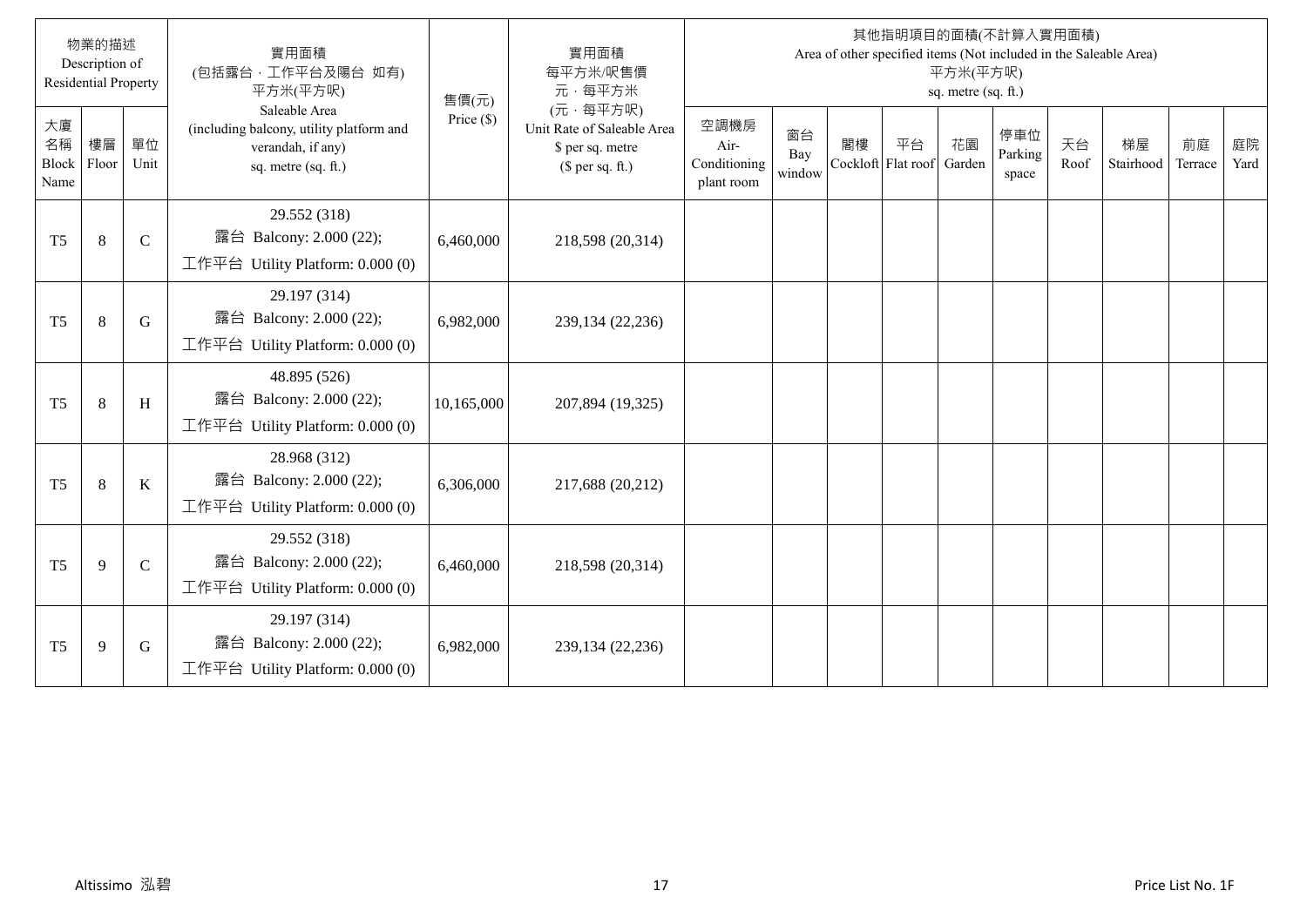|                           | 物業的描述<br>Description of<br><b>Residential Property</b> |              | 實用面積<br>(包括露台,工作平台及陽台 如有)<br>平方米(平方呎)                                                                 | 售價(元)        | 實用面積<br>每平方米/呎售價<br>元·每平方米                                                     |                                            |                     |    |                          | 平方米(平方呎)<br>sq. metre (sq. ft.) | 其他指明項目的面積(不計算入實用面積)<br>Area of other specified items (Not included in the Saleable Area) |            |                 |               |            |
|---------------------------|--------------------------------------------------------|--------------|-------------------------------------------------------------------------------------------------------|--------------|--------------------------------------------------------------------------------|--------------------------------------------|---------------------|----|--------------------------|---------------------------------|------------------------------------------------------------------------------------------|------------|-----------------|---------------|------------|
| 大廈<br>名稱<br>Block<br>Name | 樓層<br>Floor                                            | 單位<br>Unit   | Saleable Area<br>(including balcony, utility platform and<br>verandah, if any)<br>sq. metre (sq. ft.) | Price $(\$)$ | (元·每平方呎)<br>Unit Rate of Saleable Area<br>\$ per sq. metre<br>(\$ per sq. ft.) | 空調機房<br>Air-<br>Conditioning<br>plant room | 窗台<br>Bay<br>window | 閣樓 | 平台<br>Cockloft Flat roof | 花園<br>Garden                    | 停車位<br>Parking<br>space                                                                  | 天台<br>Roof | 梯屋<br>Stairhood | 前庭<br>Terrace | 庭院<br>Yard |
| T <sub>5</sub>            | 9                                                      | H            | 48.895 (526)<br>露台 Balcony: 2.000 (22);<br>工作平台 Utility Platform: 0.000 (0)                           | 10,165,000   | 207,894 (19,325)                                                               |                                            |                     |    |                          |                                 |                                                                                          |            |                 |               |            |
| T <sub>5</sub>            | 9                                                      | K            | 28.968 (312)<br>露台 Balcony: 2.000 (22);<br>工作平台 Utility Platform: 0.000 (0)                           | 6,306,000    | 217,688 (20,212)                                                               |                                            |                     |    |                          |                                 |                                                                                          |            |                 |               |            |
| T <sub>5</sub>            | 10                                                     | $\mathsf{C}$ | 29.552 (318)<br>露台 Balcony: 2.000 (22);<br>工作平台 Utility Platform: 0.000 (0)                           | 6,522,000    | 220,696 (20,509)                                                               |                                            |                     |    |                          |                                 |                                                                                          |            |                 |               |            |
| T <sub>5</sub>            | 10                                                     | G            | 29.197 (314)<br>露台 Balcony: 2.000 (22);<br>工作平台 Utility Platform: $0.000(0)$                          | 7,147,000    | 244,785 (22,761)                                                               |                                            |                     |    |                          |                                 |                                                                                          |            |                 |               |            |
| T <sub>5</sub>            | 10                                                     | H            | 48.895 (526)<br>露台 Balcony: 2.000 (22);<br>工作平台 Utility Platform: $0.000(0)$                          | 10,264,000   | 209,919 (19,513)                                                               |                                            |                     |    |                          |                                 |                                                                                          |            |                 |               |            |
| T <sub>5</sub>            | 10                                                     | K            | 28.968 (312)<br>露台 Balcony: 2.000 (22);<br>工作平台 Utility Platform: $0.000(0)$                          | 6,367,000    | 219,794 (20,407)                                                               |                                            |                     |    |                          |                                 |                                                                                          |            |                 |               |            |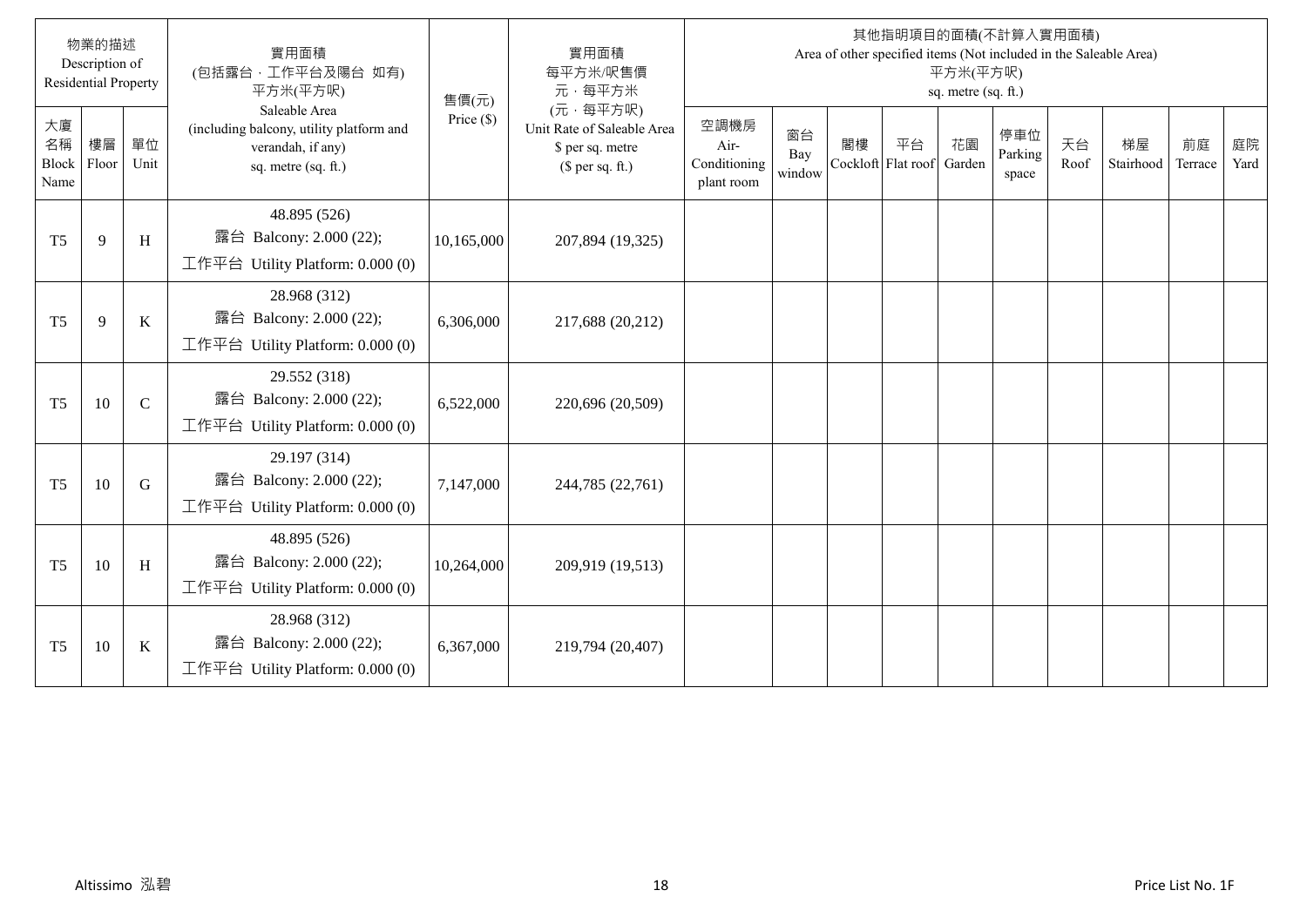|                           | 物業的描述<br>Description of<br><b>Residential Property</b> |               | 實用面積<br>(包括露台·工作平台及陽台 如有)<br>平方米(平方呎)                                                                 | 售價(元)        | 實用面積<br>每平方米/呎售價<br>元·每平方米                                                     |                                            |                     |                          |    | 平方米(平方呎)<br>sq. metre (sq. ft.) | 其他指明項目的面積(不計算入實用面積)     |            | Area of other specified items (Not included in the Saleable Area) |               |            |
|---------------------------|--------------------------------------------------------|---------------|-------------------------------------------------------------------------------------------------------|--------------|--------------------------------------------------------------------------------|--------------------------------------------|---------------------|--------------------------|----|---------------------------------|-------------------------|------------|-------------------------------------------------------------------|---------------|------------|
| 大廈<br>名稱<br>Block<br>Name | 樓層<br>Floor                                            | 單位<br>Unit    | Saleable Area<br>(including balcony, utility platform and<br>verandah, if any)<br>sq. metre (sq. ft.) | Price $(\$)$ | (元·每平方呎)<br>Unit Rate of Saleable Area<br>\$ per sq. metre<br>$$$ per sq. ft.) | 空調機房<br>Air-<br>Conditioning<br>plant room | 窗台<br>Bay<br>window | 閣樓<br>Cockloft Flat roof | 平台 | 花園<br>Garden                    | 停車位<br>Parking<br>space | 天台<br>Roof | 梯屋<br>Stairhood                                                   | 前庭<br>Terrace | 庭院<br>Yard |
| T <sub>5</sub>            | 11                                                     | $\mathcal{C}$ | 29.552 (318)<br>露台 Balcony: 2.000 (22);<br>工作平台 Utility Platform: 0.000 (0)                           | 6,629,000    | 224,316 (20,846)                                                               |                                            |                     |                          |    |                                 |                         |            |                                                                   |               |            |
| T <sub>5</sub>            | 11                                                     | G             | 29.197 (314)<br>露台 Balcony: 2.000 (22);<br>工作平台 Utility Platform: 0.000 (0)                           | 7,250,000    | 248,313 (23,089)                                                               |                                            |                     |                          |    |                                 |                         |            |                                                                   |               |            |
| T <sub>5</sub>            | 11                                                     | H             | 48.895 (526)<br>露台 Balcony: 2.000 (22);<br>工作平台 Utility Platform: $0.000(0)$                          | 10,412,000   | 212,946 (19,795)                                                               |                                            |                     |                          |    |                                 |                         |            |                                                                   |               |            |
| T <sub>5</sub>            | 11                                                     | K             | 28.968 (312)<br>露台 Balcony: 2.000 (22);<br>工作平台 Utility Platform: $0.000(0)$                          | 6,459,000    | 222,970 (20,702)                                                               |                                            |                     |                          |    |                                 |                         |            |                                                                   |               |            |
| T <sub>5</sub>            | 12                                                     | $\mathsf{C}$  | 29.552 (318)<br>露台 Balcony: 2.000 (22);<br>工作平台 Utility Platform: 0.000 (0)                           | 6,764,000    | 228,885 (21,270)                                                               |                                            |                     |                          |    |                                 |                         |            |                                                                   |               |            |
| T <sub>5</sub>            | 12                                                     | G             | 29.197 (314)<br>露台 Balcony: 2.000 (22);<br>工作平台 Utility Platform: 0.000 (0)                           | 7,353,000    | 251,841 (23,417)                                                               |                                            |                     |                          |    |                                 |                         |            |                                                                   |               |            |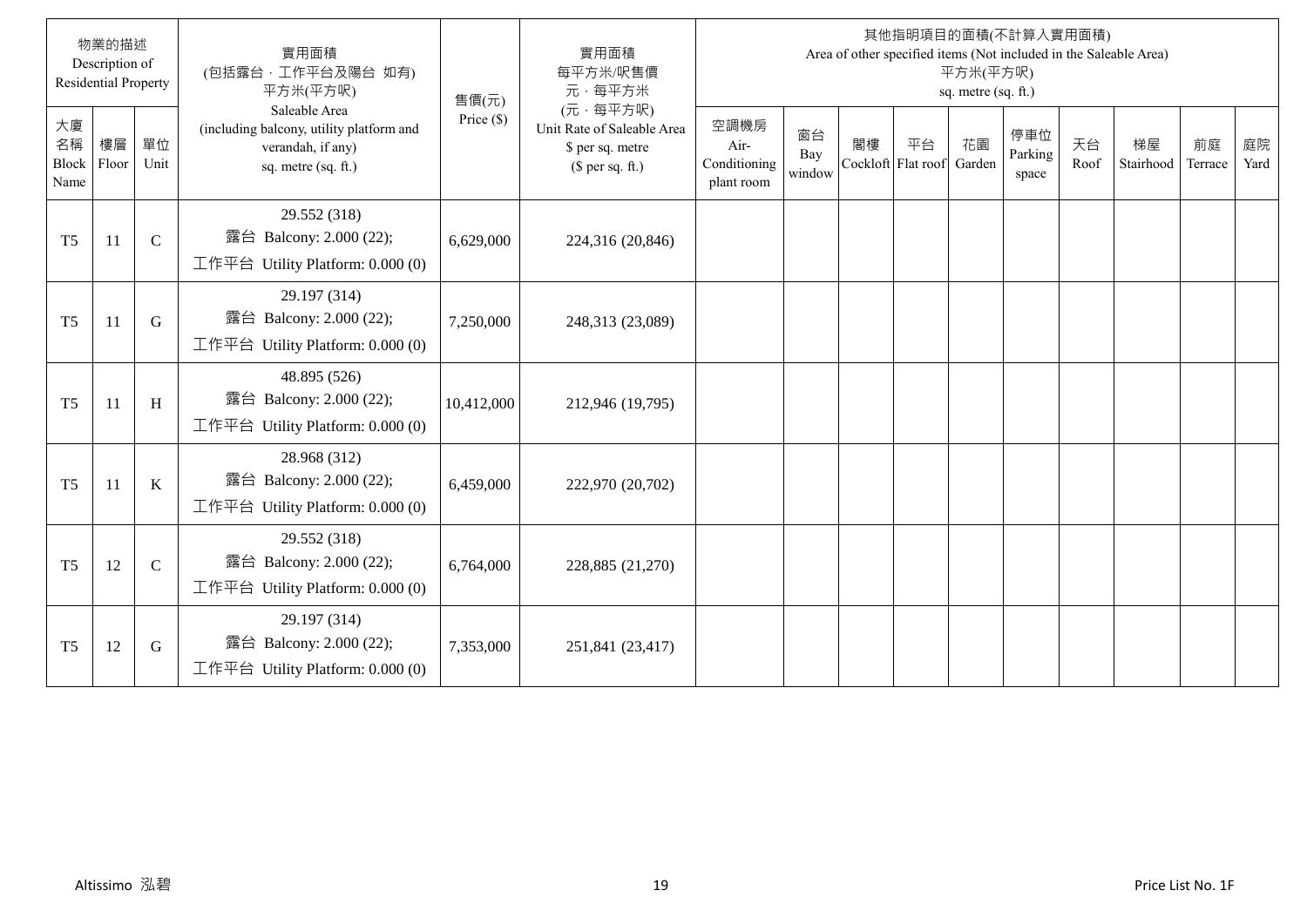|                  | 物業的描述<br>Description of<br><b>Residential Property</b> |             | 實用面積<br>(包括露台,工作平台及陽台 如有)<br>平方米(平方呎)                                                                 | 售價(元)        | 實用面積<br>每平方米/呎售價<br>元·每平方米                                                     |                                            |                     |    |                          | 平方米(平方呎)<br>sq. metre (sq. ft.) | 其他指明項目的面積(不計算入實用面積)     |            | Area of other specified items (Not included in the Saleable Area) |               |            |
|------------------|--------------------------------------------------------|-------------|-------------------------------------------------------------------------------------------------------|--------------|--------------------------------------------------------------------------------|--------------------------------------------|---------------------|----|--------------------------|---------------------------------|-------------------------|------------|-------------------------------------------------------------------|---------------|------------|
| 大廈<br>名稱<br>Name | 樓層<br>Block Floor                                      | 單位<br>Unit  | Saleable Area<br>(including balcony, utility platform and<br>verandah, if any)<br>sq. metre (sq. ft.) | Price $(\$)$ | (元·每平方呎)<br>Unit Rate of Saleable Area<br>\$ per sq. metre<br>$$$ per sq. ft.) | 空調機房<br>Air-<br>Conditioning<br>plant room | 窗台<br>Bay<br>window | 閣樓 | 平台<br>Cockloft Flat roof | 花園<br>Garden                    | 停車位<br>Parking<br>space | 天台<br>Roof | 梯屋<br>Stairhood                                                   | 前庭<br>Terrace | 庭院<br>Yard |
| T <sub>5</sub>   | 12                                                     | H           | 48.895 (526)<br>露台 Balcony: 2.000 (22);<br>工作平台 Utility Platform: $0.000(0)$                          | 10,560,000   | 215,973 (20,076)                                                               |                                            |                     |    |                          |                                 |                         |            |                                                                   |               |            |
| T <sub>5</sub>   | 12                                                     | $\mathbf K$ | 28.968 (312)<br>露台 Balcony: 2.000 (22);<br>工作平台 Utility Platform: $0.000(0)$                          | 6,551,000    | 226,146 (20,997)                                                               |                                            |                     |    |                          |                                 |                         |            |                                                                   |               |            |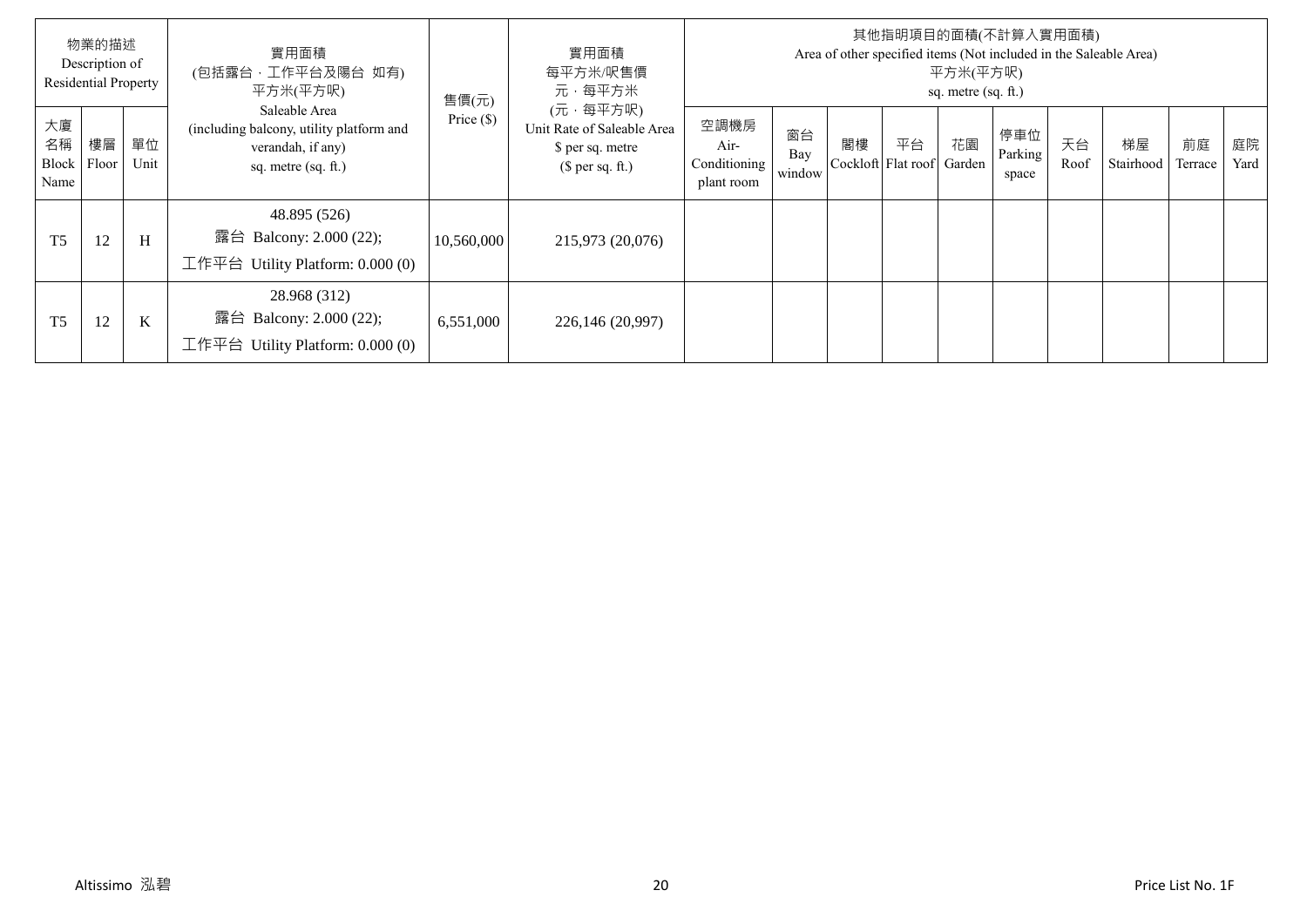#### **第三部份:其他資料 Part 3: Other Information**

#### (1) 準買家應參閱發展項目的售樓說明書,以了解該項目的資料。

Prospective purchasers are advised to refer to the sales brochure for the development for information on the development.

#### (2) 根據《一手住宅物業銷售條例》第 52(1)條及第 53(2)及(3)條 ,–

According to sections 52(1) and 53(2) and (3) of the Residential Properties (First-hand Sales) Ordinance, –

#### 第 52(1) 條 / Section 52(1)

在某人就指明住宅物業與擁有人訂立臨時買賣合約時,該人須向擁有人支付售價的 5%的臨時訂金。

A preliminary deposit of 5% of the purchase price is payable by a person to the owner on entering into a preliminary agreement for sale and purchase in respect of the specified residential property with the owner.

#### 第 53(2) 條 / Section 53(2)

如某人於某日期訂立臨時買賣合約,並於該日期後的 5 個工作日內,就有關住宅物業簽立買賣合約,則擁有人必須在該日期後的 8 個工作日內,簽立該買賣合約。 If a person executes an agreement for sale and purchase in respect of the residential property within 5 working days after the date on which the person enters into the preliminary agreement for sale and purchase, the owner must execute the agreement for sale and purchase within 8 working days after that date.

#### 第 53(3) 條 / Section 53(3)

如某人於某日期訂立臨時買賣合約時,但沒有於該日期後的 5 個工作日內,就有關住宅物業簽立買賣合約,則 – (i) 該臨時合約即告終止;(ii) 有關的臨時訂金即予沒收;及 (iii) 擁有 人不得就該人沒有簽立買賣合約而針對該人提出進一步申索。

If a person does not execute an agreement for sale and purchase in respect of the residential property within 5 working days after the date on which the person enters into the preliminary agreement for sale and purchase-

(i) the preliminary agreement is terminated; (ii) the preliminary deposit is forfeited; and (iii) the owner does not have any further claim against the person for the failure.

#### (3) 實用面積及屬該住宅物業其他指明項目的面積是按《一手住宅物業銷售條例》第 8 條及附表二第 2 部的計算得出的。

The saleable area and area of other specified items of the residential property are calculated in accordance with section 8 and Part 2 of Schedule 2 to the Residential Properties(First-hand Sales) Ordinance.

- 
- (4) (i) 註:在第(4)段中: (a) 「售價」指本價單第二部份中所列之住宅物業的售價,而「成交金額」指將於臨時合約中訂明的住宅物業的實際售價。因應不同支付條款 及/或折扣按售價計算得出之價目,皆以進位到最接近的千位數作為成交金額。
	- (b) 「工作日」按《一手住宅物業銷售條例》第 2(1)條所定義。
	- (c) 「臨時合約」指臨時買賣合約。
	- (d) 「正式合約」指正式買賣合約。

Note: In paragraph (4): (a)

- "price" means the price of the residential property set out in Part 2 of this price list, and "transaction price" means the actual price of the residential property to be set out in PASP. The price obtained after applying the relevant terms of payment and/or applicable discount(s) on the price will be rounded up to the nearest thousand to determine the transaction price.
- (b) "working day" shall be as defined in section 2(1) of the Residential Properties (First-hand Sales) Ordinance.
- (c) "PASP" means the Preliminary Agreement for Sale and Purchase.
- (d) "ASP" means the Agreement for Sale and Purchase.

#### 於簽署臨時合約時,買方須繳付相等於成交金額的 5%作為臨時訂金,請帶備港幣\$100,000 銀行本票以支付部份臨時訂金,抬頭請寫「的折律師行」或"Deacons"。請另備支票 以繳付臨時訂金之餘額。

The purchasers shall pay the preliminary deposit equivalent to 5% of the transaction price upon signing of the PASP. Please bring along a cashiers' order of HK\$100,000 made payable to "Deacons" for payment of part of the preliminary deposit. Please also bring along a cheque for payment of the balance of the preliminary deposit.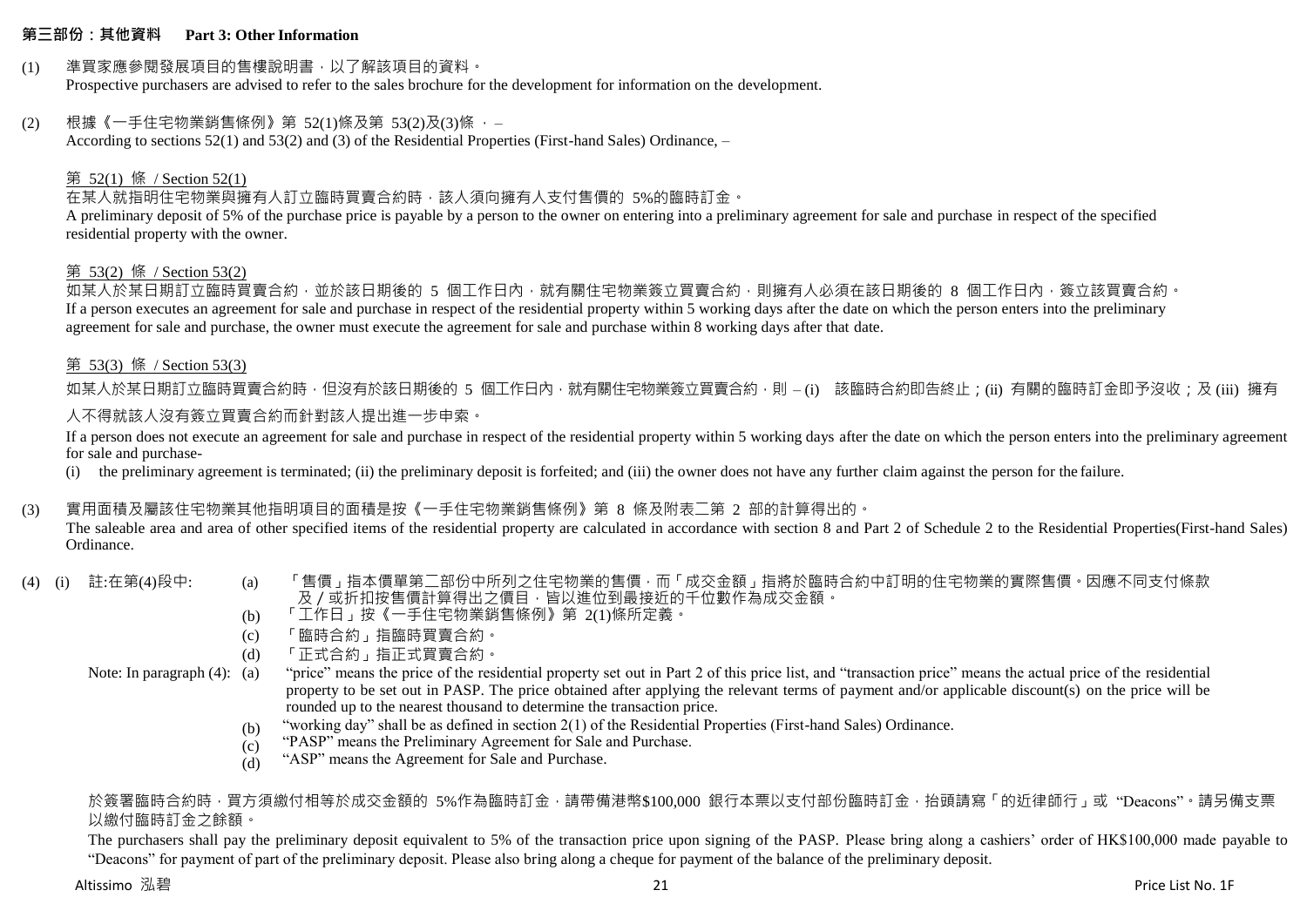## **支付條款 Terms of Payment**

- (A) 120 天現金優惠付款計劃 120-day Cash Payment Plan (照售價減 10%) (10% discount from the price)
	- (1) 買方須於簽署臨時合約時繳付相等於成交金額 5%作為臨時訂金。買方須於簽署臨時合約後 5 個工作日內簽署正式合約。 The purchaser shall pay the preliminary deposit equivalent to 5% of the transaction price upon signing of the PASP. The ASP shall be signed by the purchaser within 5 working days after signing of the PASP.
	- (2) 買方簽署臨時合約後 30 天內再付成交金額 5%作為加付訂金。

A further 5% of the transaction price being further deposit shall be paid by the purchaser within 30 days after signing of the PASP.

(3) 成交金額90%即成交金額餘款於買方簽署臨時合約後120 天內或於賣方就其有能力將有關住宅物業有效地轉讓予買方一事向買方發出書面通知的日期後的14 日內由買 方付清,以較早者為準。

90% of the transaction price being balance of the transaction price shall be paid by the purchaser within 120 days after signing of the PASP or within 14 days after the date of written notification to the purchaser that the vendor is in a position validly to assign the relevant residential property to the purchaser, whichever is earlier.

- (A1) 500 天輕鬆付款計劃 500-day Easy Payment Plan (照售價減 7%) (7% discount from the price)
	- (1) 買方須於簽署臨時合約時繳付相等於成交金額 5%作為臨時訂金。買方須於簽署臨時合約後 5 個工作日內簽署正式合約。 The purchaser shall pay the preliminary deposit equivalent to 5% of the transaction price upon signing of the PASP. The ASP shall be signed by the purchaser within 5 working days after signing of the PASP.
	- (2) 買方簽署臨時合約後 60 天內再付成交金額 5%作為部份成交金額。 A further 5% of the transaction price being part payment of the transaction price shall be paid by the purchaser within 60 days after signing of the PASP.
	- (3) 買方簽署臨時合約後 90 天內再付成交金額 5%作為部份成交金額。 A further 5% of the transaction price being part payment of the transaction price shall be paid by the purchaser within 90 days after signing of the PASP.
	- (4) 成交金額 85%即成交金額餘款於於買方簽署臨時合約後 500 天內或於賣方就其有能力將有關住宅物業有效地轉讓予買方一事向買方發出通知的日期後的 14 日內由買 方付清,以較早者為準。

85% of the transaction price being balance of the transaction price shall be paid by the purchaser within 500 days after signing of the PASP or within 14 days after the date of notification to the purchaser that the vendor is in a position validly to assign the relevant residential property to the purchaser, whichever is earlier.

(A2) (並無此編號之支付條款)

( No Terms of Payment of such numbering)

## (A3) 180 卓越按揭付款計劃 180-day Premium Mortgage Payment Plan (照售價減 9%) (9% discount from the price)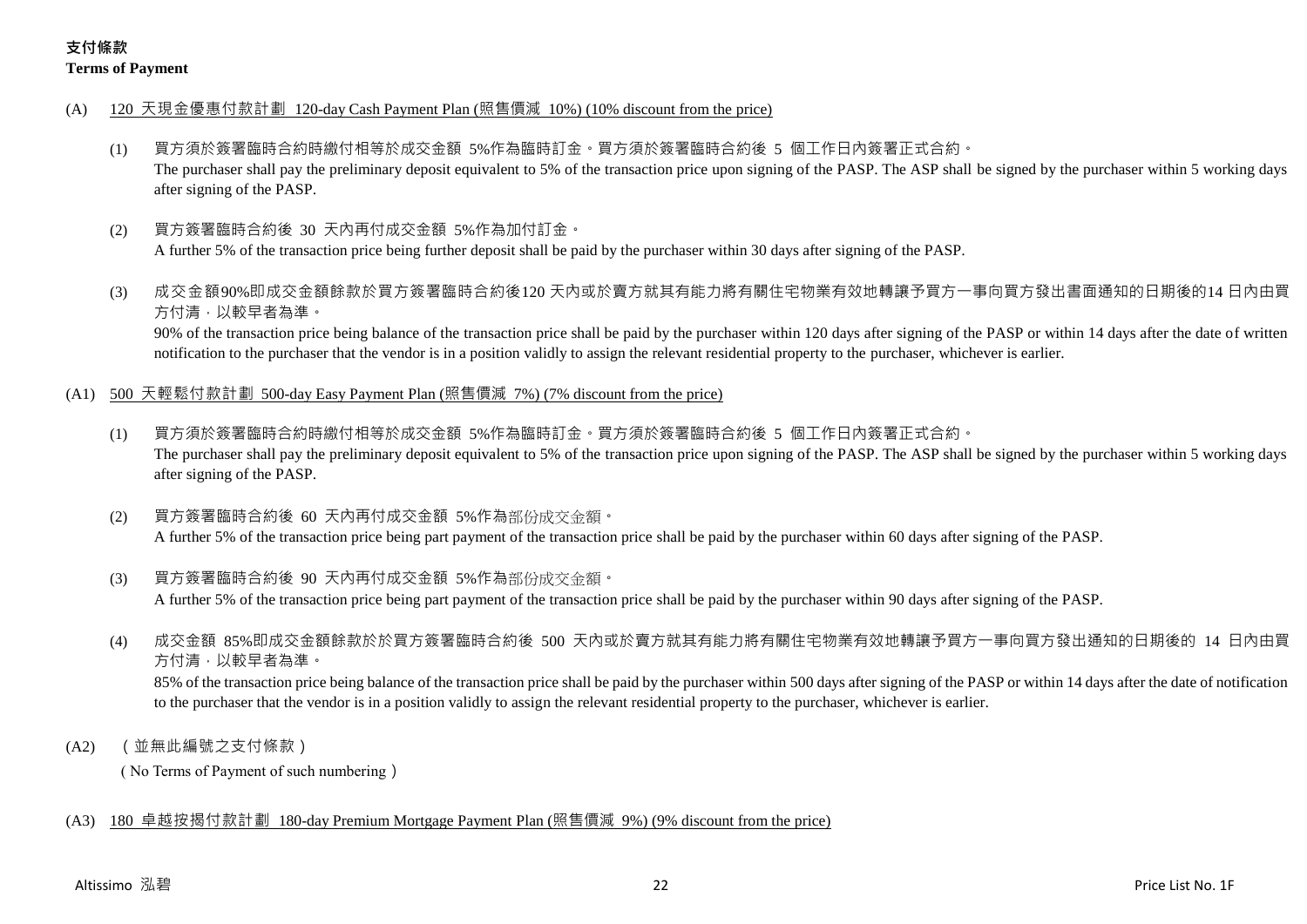(1) 買方須於簽署臨時合約時繳付相等於成交金額 5%作為臨時訂金。買方須於簽署臨時合約後 5 個工作日內簽署正式合約。

The purchaser shall pay the preliminary deposit equivalent to 5% of the transaction price upon signing of the PASP. The ASP shall be signed by the purchaser within 5 working days after signing of the PASP.

(2) 買方簽署臨時合約後 30 天內再付成交金額 5%作為加付訂金。

A further 5% of the transaction price being further deposit shall be paid by the purchaser within 30 days after signing of the PASP.

(3) 成交金額90%即成交金額餘款於買方簽署臨時合約後180 天內或於賣方就其有能力將有關住宅物業有效地轉讓予買方一事向買方發出書面通知的日期後的14 日內由買 方付清,以較早者為準。

90% of the transaction price being balance of the transaction price shall be paid by the purchaser within 180 days after signing of the PASP or within 14 days after the date of written notification to the purchaser that the vendor is in a position validly to assign the relevant residential property to the purchaser, whichever is earlier.

#### **本付款計劃提供「成交金額 75%第一按揭」安排,該安排詳情見第 (4)(iii)(b)段。**

**The arrangements of "First Mortgage for 75% of the transaction price" will be provided under this payment plan. Please see paragraph (4)(iii)(b) for the details of that arrangement.**

(B) (並無此編號之支付條款)

( No Terms of Payment of such numbering)

(C) (並無此編號之支付條款)

( No Terms of Payment of such numbering)

- (C1) 優越建築期付款計劃 Premium Stage Payment Plan (照售價減 4%) (4% discount from the price)
	- (1) 買方須於簽署臨時合約時繳付相等於成交金額 5%作為臨時訂金。買方須於簽署臨時合約後 5 個工作日內簽署正式合約。 The purchaser shall pay the preliminary deposit equivalent to 5% of the transaction price upon signing of the PASP. The ASP shall be signed by the purchaser within 5 working days after signing of the PASP.
	- (2) 買方簽署臨時合約後 30 天內再付成交金額 5%作為加付訂金。 A further 5% of the transaction price being further deposit shall be paid by the purchaser within 30 days after signing of the PASP.
	- (3) 買方簽署臨時合約後 90 天內再付成交金額 5%作為部份成交金額。

A further 5% of the transaction price being part payment of the transaction price shall be paid by the purchaser within 90 days after signing of the PASP.

(4) 買方簽署臨時合約後 180 天內再付成交金額 5%作為部份成交金額。

A further 5% of the transaction price being part payment of the transaction price shall be paid by the purchaser within 180 days after signing of the PASP.

(5) 成交金額 80%即成交金額餘款於賣方就其有能力將有關住宅物業有效地轉讓予買方一事向買方發出書面通知的日期後的 14 日內由買方付清 80% of the transaction price being balance of the transaction price shall be paid by the purchaser within 14 days after the date of written notification to the purchaser that the vendor is in a position validly to assign the relevant residential property to the purchaser.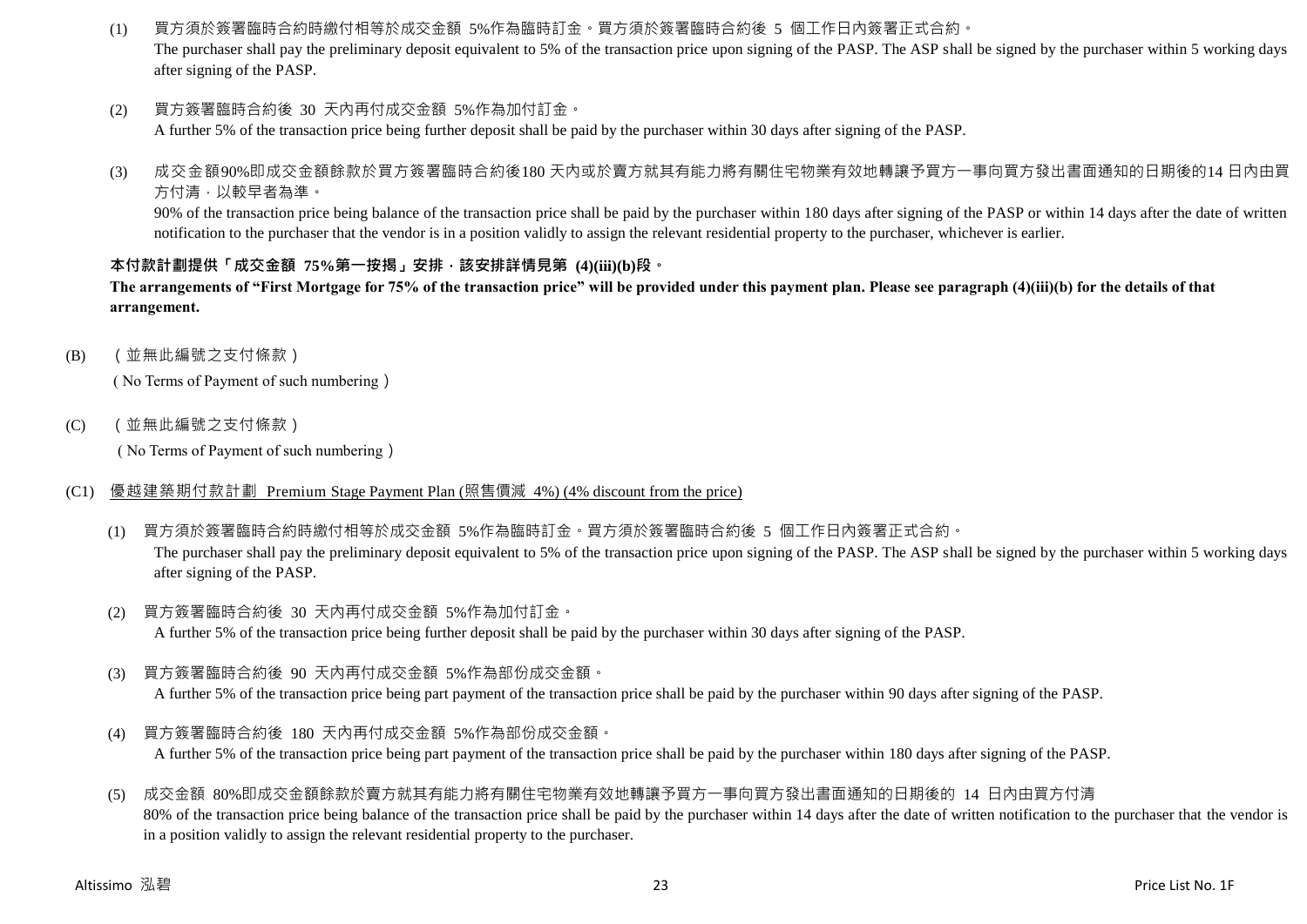#### **本付款計劃提供「成交金額 30%第二按揭」安排,該安排詳情見第 (4)(iii)(c)段。**

**The arrangements of "Second Mortgage for 30% of the transaction price" will be provided under this payment plan. Please see paragraph (4)(iii)(c) for the details of that arrangement.**

- (C2) 至輕鬆建築期付款計劃 Super Relax Stage Payment Plan (照售價減 7%) (7% discount from the price)
	- (1) 買方須於簽署臨時合約時繳付相等於成交金額 5%作為臨時訂金。買方須於簽署臨時合約後 5 個工作日內簽署正式合約。 The purchaser shall pay the preliminary deposit equivalent to 5% of the transaction price upon signing of the PASP. The ASP shall be signed by the purchaser within 5 working days after signing of the PASP.
	- (2) 買方簽署臨時合約後 60 天內再付成交金額 5%作為加付訂金。

A further 5% of the transaction price being further deposit shall be paid by the purchaser within 60 days after signing of the PASP.

- (3) 買方簽署臨時合約後 90 天內再付成交金額 1%作為部份成交金額。 A further 1% of the transaction price being part payment of the transaction price shall be paid by the purchaser within 90 days after signing of the PASP.
- (4) 買方簽署臨時合約後 120 天內再付成交金額 1%作為部份成交金額。

A further 1% of the transaction price being part payment of the transaction price shall be paid by the purchaser within 120 days after signing of the PASP.

(5) 買方簽署臨時合約後 150 天內再付成交金額 1%作為部份成交金額。

A further 1% of the transaction price being part payment of the transaction price shall be paid by the purchaser within 150 days after signing of the PASP.

(6) 買方簽署臨時合約後 180 天內再付成交金額 2%作為部份成交金額。

A further 2% of the transaction price being part payment of the transaction price shall be paid by the purchaser within 180 days after signing of the PASP.

(7) 成交金額 85%即成交金額餘款於賣方就其有能力將有關住宅物業有效地轉讓予買方一事向買方發出書面通知的日期後的 14 日內由買方付清。 85% of the transaction price being balance of the transaction price shall be paid by the purchaser within 14 days after the date of written notification to the purchaser that the vendor is in a position validly to assign the relevant residential property to the purchaser.

## **本付款計劃提供「成交金額 75%第一按揭」安排,該安排詳情見第 (4)(iii)(b)段。**

**The arrangements of "First Mortgage for 75% of the transaction price" will be provided under this payment plan. Please see paragraph (4)(iii)(b) for the details of that arrangement.**

#### (ii) **售價獲得折扣的基礎**

**The basis on which any discount on the price is available**

- (a) 見 4(i) See 4(i)
- (b) (I) 「置業售價折扣」:額外售價 2%折扣優惠

(只適用於 120 天現金優惠付款計劃、500 天輕鬆付款計劃及 180 天卓越按揭付款計劃)

"Home Purchase Price Discount": An extra 2% discount from the price.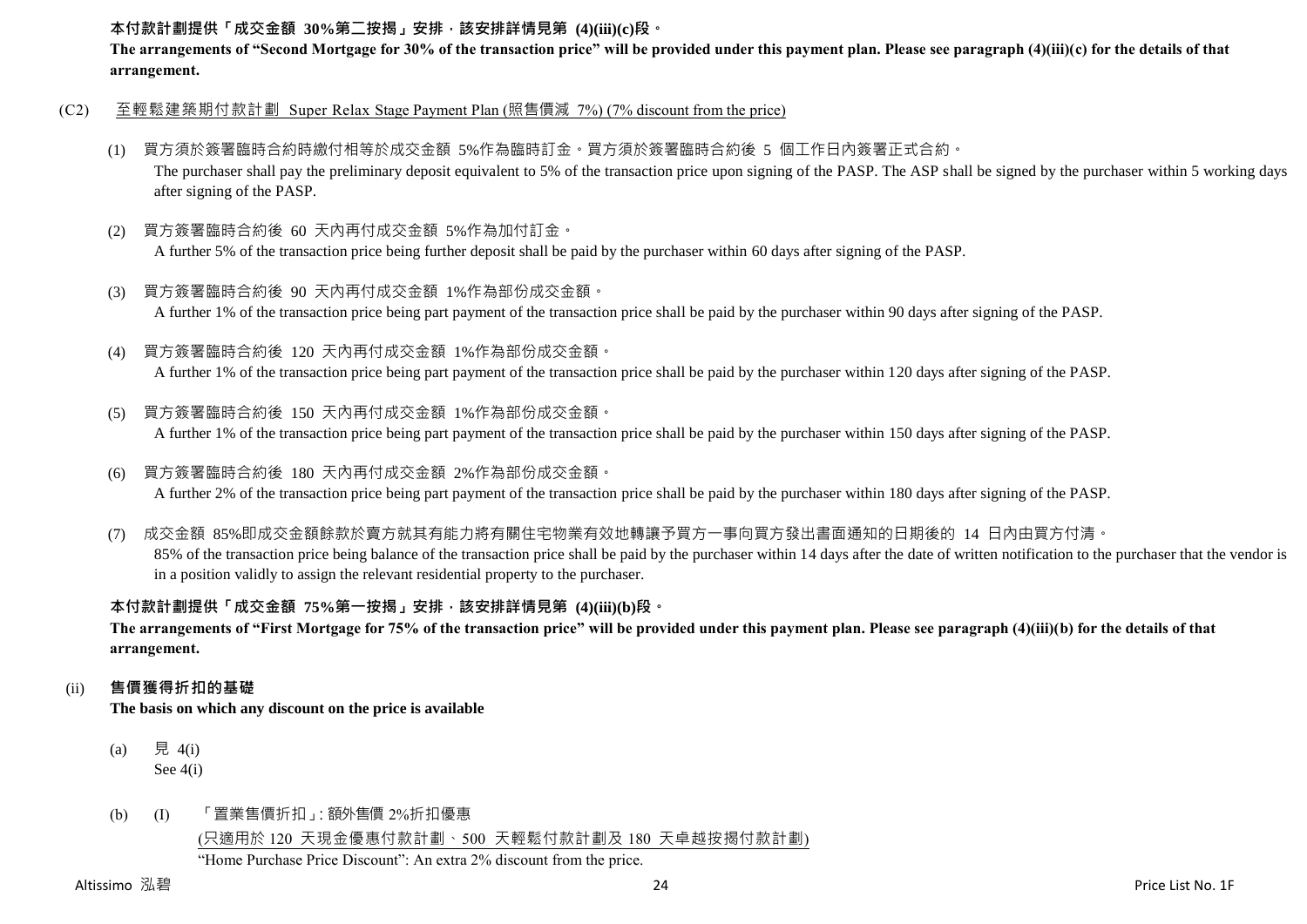(Only applicable to 120-day Cash Payment Plan, 500-day Easy Payment Plan and 180-day Premium Mortgage Payment Plan)

(II) 「泓碧至尊優惠」:於 2019 年 5 月 31 日或之前簽署臨時合約購買本價單中之指明住宅物業之買方可獲額外售價 2%折扣優惠。

"ALTISSIMO Premium Benefit": An extra 2% discount from the price would be offered to the purchasers who sign the PASP to purchase a specified residential property listed in this price list on or before 31st May 2019.

(c) 員工置業折扣 Staff Purchasing Discount

如買方(或構成買方之任何人士)屬任何「員工合資格人士」,並且沒有委任地產代理就購入住宅物業代其行事,可獲額外 5% 售價折扣優惠,折扣優惠受相關公司內 部條款約束。

If the purchaser (or any person comprising the purchaser) is a "Qualified Staff", provided that the purchaser did not appoint any estate agent to act for him/her in the purchase of the residential property, an extra 5% discount on the Price would be offered, subject to the internal regulation of Respective Related Parties.

「員工合資格人士」指碧桂園控股有限公司及其附屬公司、宏安集團有限公司及其附屬公司、宏安地產有限公司、位元堂藥業控股有限公司、 中國農產品交易有限公司或中國建築國際集團及其附屬公司之任何董事、員工及其直系親屬(任何個人的配偶、父母、子女、兄弟及姐妹為該個人之「直系親屬」,惟須 提供令賣方滿意的有關證明文件 以茲證明有關關係,且賣方對是否存在近親關係保留最終決定權)。

"Qualified Staff" means any director or employee (and his/her close family member (a spouse, parent, child, brother and sister of a person is a "close family member" of that person provided that the relevant supporting documents to the satisfaction of the Vendor must be provided to prove the relationship concerned and that the Vendor reserves the final right to decide whether or not such relationship exists)) of any of Country Garden Holdings Company Limited and its subsidiaries, Wang On Group Limited and its subsidiaries, Wang On Properties Limited, Wai Yuen Tong Medicine Holdings Limited, Easy One Financial Group Limited, China Agri-Products Exchange Limited and China State Construction International Holdings Ltd. and its subsidiaries.

買方須在遞交購樓意向登記表格時或前提供令賣方滿意的證據証明其為「員工合資格人士」及(如適用)直系親屬關係‧賣方就相關買方是否「員工合資格人士」及(如 適用)存在直系親屬關係有最終決定權,而賣方之決定為最終及對買方具有約束力。

The purchaser shall on or before submission of the Registration of Intent form on the spot provide evidence for proof of being a (if applicable) "Qualified Staff" to the satisfaction of the Vendor and in this respect the Vendor shall have absolute discretion and the Vendor's decision shall be final and binding on the purchaser.

## (iii) **可就購買發展項目中的指明住宅物業而連帶獲得的任何贈品、財務優惠或利益**

**Any gift, or any financial advantage or benefit, to be made available in connection with the purchase of a specified residential property in the Development**

- (a) 見 4(i) 及 4(ii) See  $4(i)$  and  $4(ii)$
- (b) 「成交金額 75%第一按揭」 "First Mortgage for 75% of the transaction price"

#### **只適用於第(4)(i)(A3)及第(4)(i)(C2)段之付款計劃。 Only applicable to the payment plan under paragraphs (4)(i)(A2) and (4)(i)(C2).**

買方可向賣方介紹之財務機構或賣方指定的其它公司(「介紹之第一承按人」)申請最高達成交金額之 75%之第一按揭(「第一按揭貸款」)。第一按揭貸款及其申請受以下 條款及條件規限: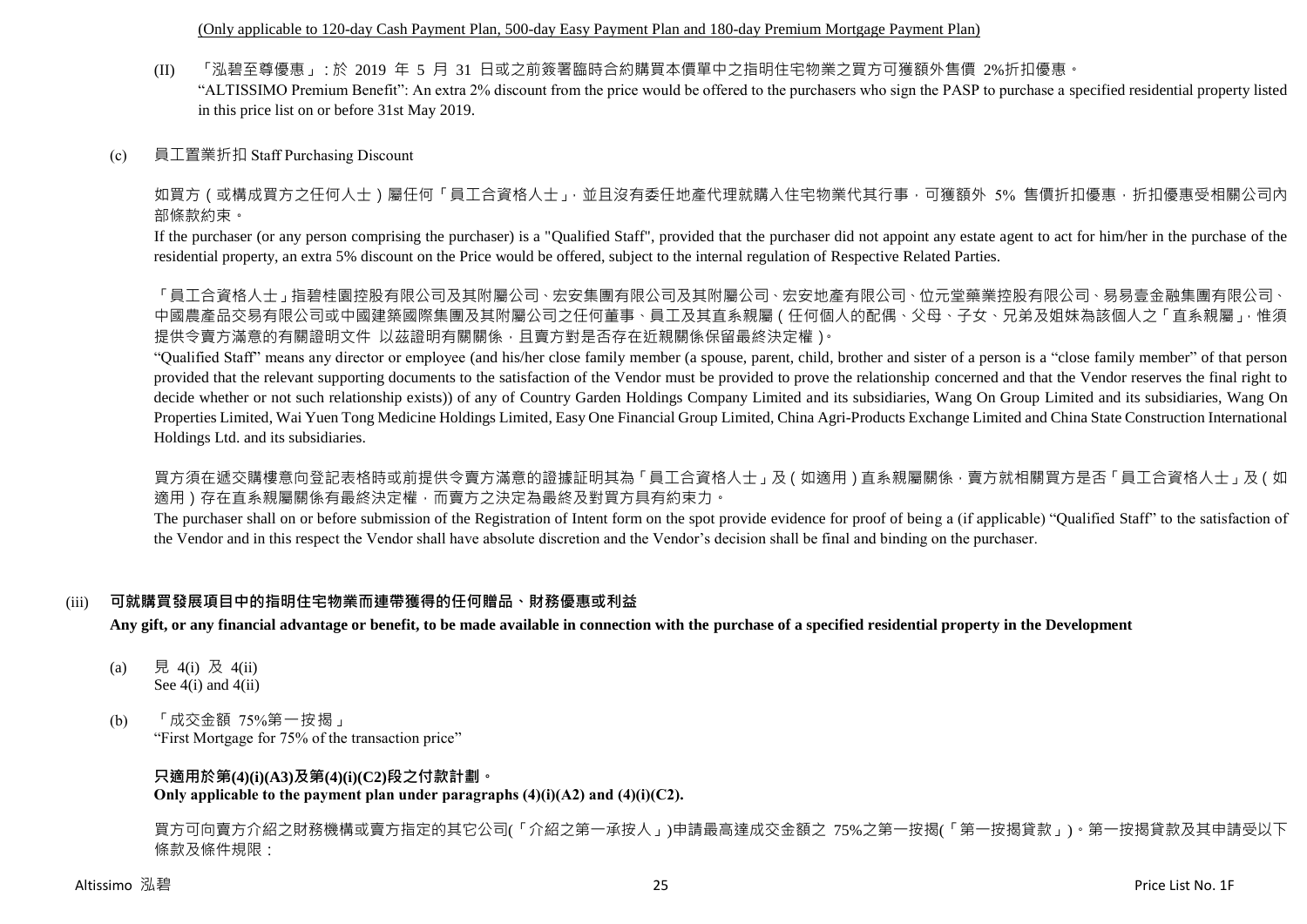The purchaser may apply to the financial institution referred by the Vendor or any other company designated by the Vendor (the "Referred First Mortgagee") for first mortgage with a maximum loan amount equivalent to 75% of the transaction price (the "First Mortgage Loan"). The First Mortgage and its application are subject to the following terms and conditions:

- (1) 買方必須於付清成交金額餘款之日起計最少 60 日前以指定的申請書向介紹之第一承按人申請第一按揭貸款。 The purchaser shall by prescribed form apply to the Referred First Mortgagee for the First Mortgage Loan, not less than 60 days before the due date of payment of the balance of the transaction price.
- (2) 買方須依照介紹之第一承按人之要求提供足夠之入息證明文件。 The purchaser shall provide sufficient proof of income in accordance with the requirements of the Referred First Mortgagee.
- (3) 買方須以所購之發展項目住宅物業之第一衡平法按揭及第一法定按揭作抵押。 The First Mortgage Loan shall be secured by a first equitable mortgage and a first legal mortgage over the residential property in the Development purchased by the purchaser.
- (4) 第一按揭貸款年期最長為 25年。 The maximum tenor of the First Mortgage Loan shall not exceed 25 years.
- (5) 第一按揭貸款首 24 個月之年利率以介紹之第一承按人引用之最優惠利率(P)減 2% (P-2%)計算。其後的年利率以最優惠利率加 2.375%(P+2.375%)計算。P 為浮動 利率,於本價單日期 P 為每年 5.375%。最終按揭利率以介紹之第一承按人審批結果而定,賣方並無就其作出,亦不得被視為就其作出任何不論明示或隱含之陳述、 承諾或保證。

The interest rate of the first 24 months of the First Mortgage Loan shall be Prime Rate (P) quoted by the Referred First Mortgagee minus 2% (P-2%). The interest rate for the rest of the term of the First Mortgage Loan shall be Prime Rate (P) plus 2.375% (P+2.375%). P is subject to fluctuation. P as at the date of this price list is 5.375% per annum. The final mortgage rate will be subject to final approval by the Referred First Mortgagee. No representation, undertaking or warranty, whether express or implied, is given, or shall be deemed to have been given by the Vendor in respect thereof.

- (6) 第一按揭貸款之文件必須由介紹之第一承按人指定之律師行辦理,並由買方負責有關律師費用及其他開支。 All legal documents in relation to the First Mortgage Loan must be prepared by the solicitors' firm designated by the Referred First Mortgagee. All legal costs and other expenses incurred shall be paid by the Purchaser.
- (7) 買方須就申請第一按揭貸款支付成交金額之3%不可退還的轉介費。 The purchaser shall pay 3% of the transaction price being the non-refundable referral fee for the First Mortgage Loan.
- (8) 買方於決定選擇此安排前,請先向介紹之第一承按人查詢清楚按揭條款及條件、批核條件及申請手續。

The purchaser is advised to enquire with the Referred First Mortgagee on details of the terms and conditions of the mortgage, approval conditions and application procedures of the First Mortgage before choosing this arrangement.

- (9) 第一按揭貸款條款及批核條件僅供參考,介紹之第一承按人保留不時更改第一按揭貸款條款及批核條件的權利。 The terms and conditions and approval conditions of the First Mortgage Loan are for reference only, the Referred First Mortgagee reserves the right to change the terms and conditions and approval conditions of the First Mortgage Loan from time to time as it sees fit.
- (10) 有關第一按揭貸款之批核與否及借貸條款以介紹之第一承按人之最終決定為準,與賣方無關,且於任何情況賣方均無需為此負責。賣方並無或不得被視為就第一 按揭貸款之按揭條款及條件以及申請之批核作出任何不論明示或隱含之陳述、承諾或保證。不論貸款獲批與否,買方仍須按正式合約完成交易及付清成交金額餘 款。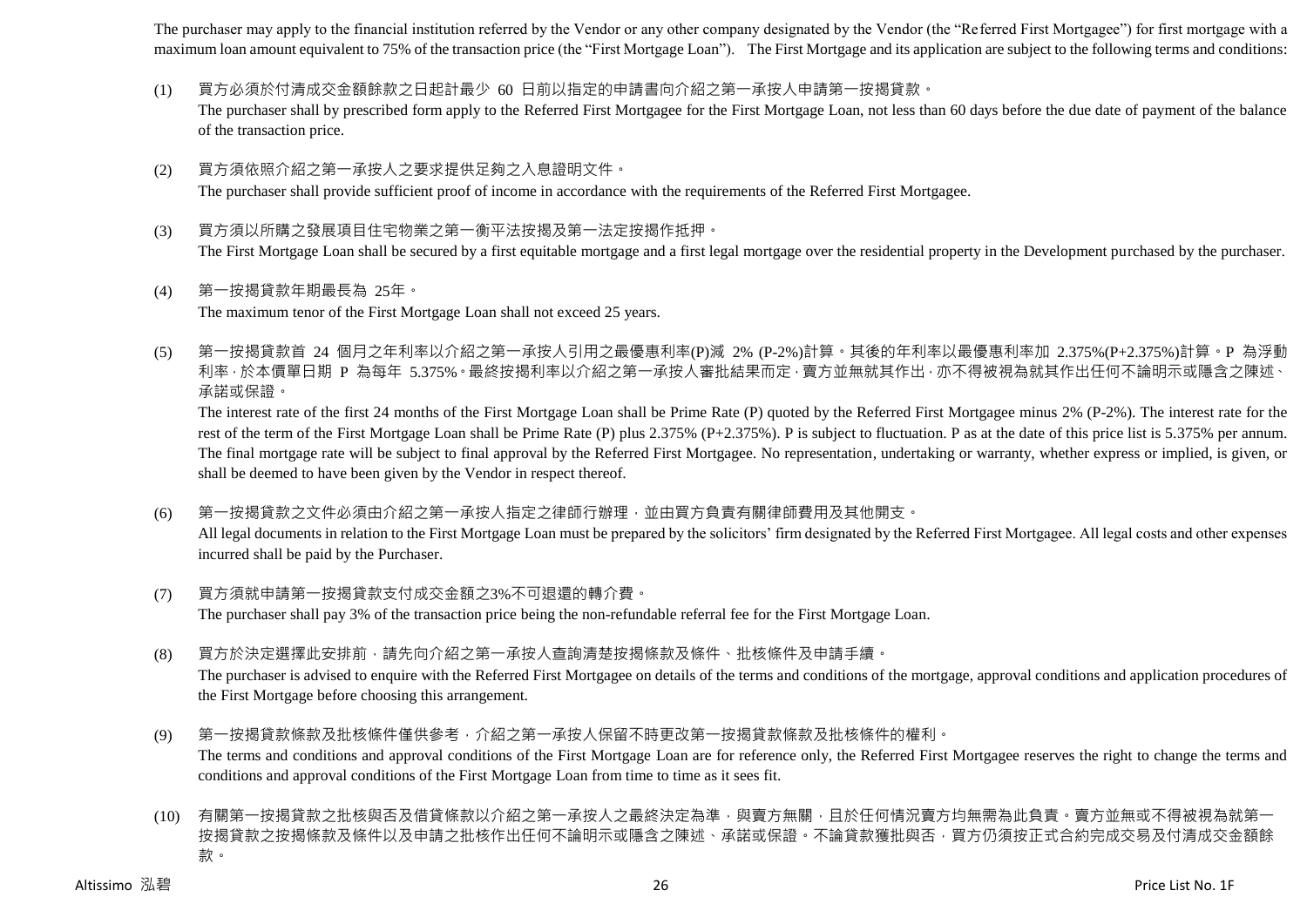The terms and conditions and the approval of applications for the First Mortgage Loan are subject to the final decision of the Referred First Mortgagee, and are not related to the Vendor (who shall under no circumstances be responsible therefor). No representation, undertaking or warranty, whether express or implied, is given, or shall be deemed to have been given by Vendor in respect of the terms and conditions and the approval of applications for the First Mortgage Loan. Regardless the First Mortgage Loan is granted or not, the purchaser(s) shall complete the sale and purchase in accordance with the ASP and pay the balance of the transaction price.

(c) 「成交金額 30%第二按揭」 "Second Mortgage for 30% of the transaction price"

## **只適用於第(4)(i)(C1)段之付款計劃。**

#### **Only applicable to the payment plans under paragraphs (4)(i)(C1).**

買方可向賣方介紹之財務機構或賣方指定的其它公司(「介紹之第二承按人」) 申請最高達成交額之 30%之第二按揭,基本條款如下:

The Purchaser may apply to the financial institution referred by the Vendor or any other company designated by the Vendor (the "Referred Second Mortgagee") for second mortgage with a maximum loan amount equivalent to 30% of the Transaction Price (the "Second Mortgage"). The Second Mortgage and its application are subject to the following terms and conditions:

(1) 買方必須於付清成交金額餘款之日起計最少 60 日前以指定的申請書向介紹之第二承按人申請按揭貸款。

The purchaser(s) shall by prescribed form apply to the Referred Second Mortgagee for mortgage loan, not less than 60 days before the due date of payment of the balance of the transaction price.

(2) 買方須依照介紹之第二承按人之要求提供足夠之入息證明文件。

The purchaser shall provide sufficient proof of income in accordance with the requirements of the Referred Second Mortgagee.

#### (3) 第二按揭貸款年期最長為 25 年或與第一按揭貸款同等年期,以較短者為準

The maximum tenor of second mortgage loan shall be 25 years or the same tenor of first mortgage loan, whichever is the shorter.

(4) 第二按揭首 24 個月之年利率以介紹之第二承按人引用之最優惠利率(P)減 2.75% (P-2.75%)計算。其後的年利率以最優惠利率計算。P 為浮動利率,於本價 單日期 P 為每年 5.375%。最終按揭利率以介紹之第二承按人審批結果而定,賣方並無就其作出,亦不得被視為就其作出任何不論明示或隱含之陳述、承諾 或保證。

The interest rate of the first 24 months of the Second Mortgage shall be Prime Rate (P) quoted by the Referred Second Mortgagee minus 2.75% (P-2.75%). The interest rate for the rest of the term of the Second Mortgage shall be Prime Rate (P). P is subject to fluctuation. P as at the date of this price list is 5.375% per annum. The final mortgage rate will be subject to final approval by the Referred Second Mortgagee. No representation, undertaking or warranty, whether express or implied, is given, or shall be deemed to have been given by the Vendor in respect thereof.

- (5) 第二按揭貸款最高金額為成交金額的 30%,惟第一按揭貸款及第二按揭貸款總金額不可超過成交金額或有關住宅物業的估價 (以較低者為準) 的 80%。 The maximum second mortgage loan amount shall be 30% of the transaction price, but the total amount of the first mortgage loan and the second mortgage loan together shall not exceed 80% of the transaction price or the valuation of the relevant residential property, whichever is the lower.
- (6) 第一按揭貸款銀行須為介紹之第二承按人所指定之銀行,買方並須首先得到該銀行書面同意辦理第二按揭貸款。 The first mortgagee bank shall be one which is nominated by the Referred Second Mortgagee. The purchaser(s) shall obtain the prior written consent from the first mortgagee bank for the application of second mortgage loan.
- (7) 第一按揭貸款及第二按揭貸款申請將由有關承按機構獨立處理。 The applications for first mortgage loan and the second mortgage loan will be processed by the relevant mortgagees independently.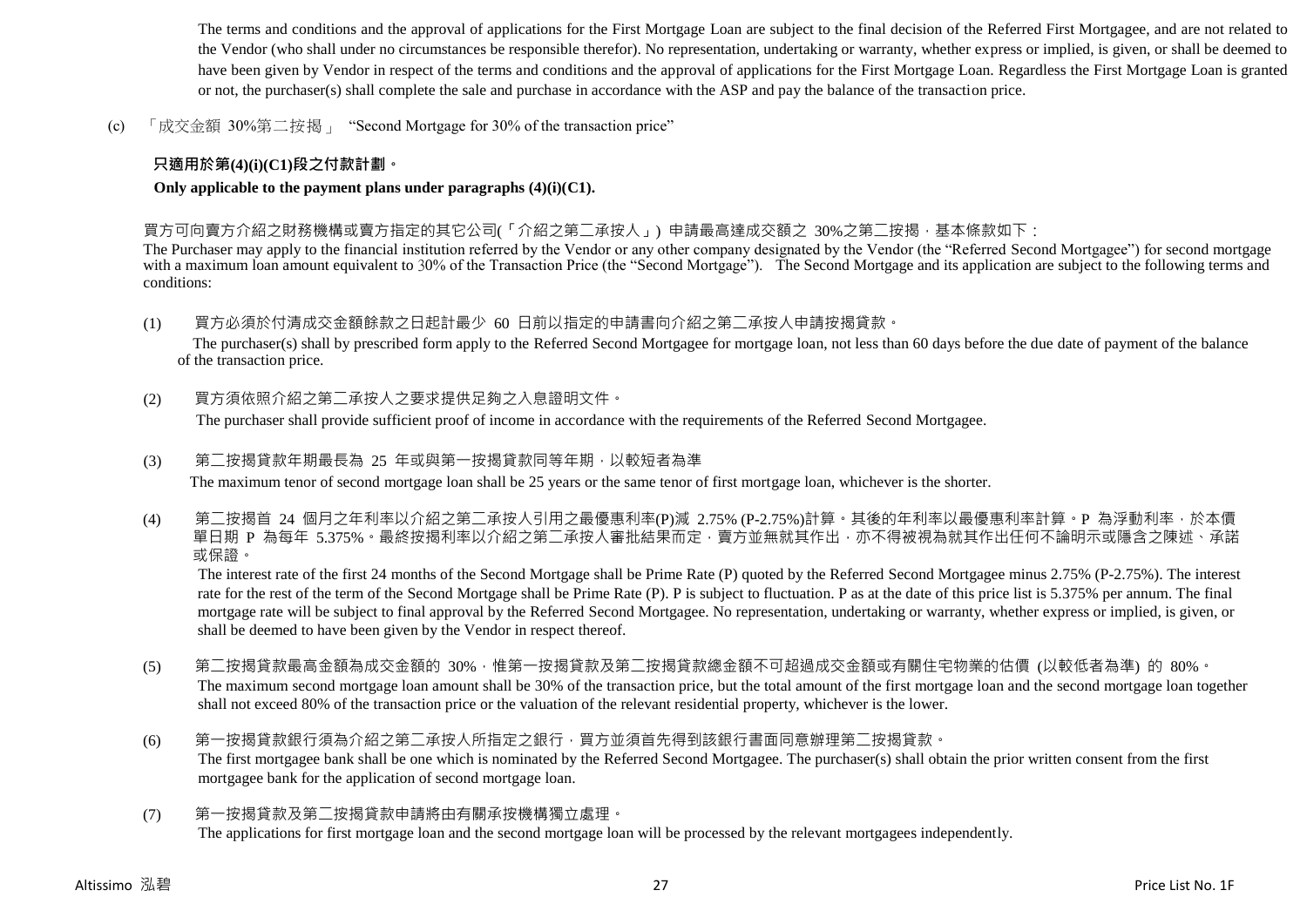(8) 所有第二按揭貸款及其相關擔保之法律文件必須由介紹之第二承按人指定律師行辦理,買方及其擔保人(如有) 須支付所有第二按揭貸款及其擔保相關之律師 費及雜費。

All legal documents of the second mortgage loan and its related guarantee shall be handled by the solicitors designated by the Referred Second Mortgagee and all legal costs and disbursement relating thereto shall be borne by the purchaser(s) and his/her/their guarantor(s) (if any).

(9) 第<sup>一</sup>按揭貸款批出與否及其條款,介紹之第<sup>一</sup>承按人有最終決定權,其決定與賣方無關,賣方亦無需為此負責。不論貸款獲批與否,買方仍須按正式合約完 成交易及付清 成交金額餘款。

The approval or disapproval of the second mortgage loan and terms thereof are subject to the final decision of the Referred Second Mortgagee. The decision is not related to the vendor and the vendor shall not be responsible therefor. Regardless the loan is granted or not, the purchaser(s) shall complete the sale and purchase in accordance with the ASP and pay the balance of the transaction price.

- (10) 第二按揭貸款受其他條款及細則約束。 The second mortgage loan is subject to other terms and conditions.
- (d) 優先邀請認購住宅車位 The Benefit of "Car Parking Space Purchase Priority"

簽署臨時合約以購買下表所列任何一個住宅物業的買方將於賣方首次發售發展項目的住客停車位 (各稱「住客停車位」) 時獲賣方優先邀請申請認購 (受制於合約)一個 住客停車位。若買方購買多於一個下表所列的住宅物業(不論透過一份或多於一份臨時合約),買方最多可申請認購等同於買方所購買下表所列的住宅物業之數目之住客 停車位。可供認購的住客停車位的位置、售價及銷售詳情將由賣方全權酌情決定,並容後公佈。如賣方接納上述買方按邀請函中特定的時限內作出的申請,則出售相關 住客停車位的前提是上述買方須於邀請函中特定的時限內簽署相關住客停車位的臨時買賣合約。倘若上述買方未有於該特定的時限內作出申請及/或簽署相關住客停車位 的臨時買賣合約,上述買方將被視為放棄本優惠論。此優惠受相關交易文件中的條款及條件約束。所有住客停車位之出售均會按發展項目的預售樓花同意書(如適用)的 規定進行。本優惠只屬上述購買下表所列任何住宅物業之買方個人所有,不可轉讓及不可兌現為現金或任何其他優惠。

The purchaser who enters into a preliminary agreement for sale and purchase to purchase any one of the residential properties listed in the table below will, upon the first launch of sale of the residential parking spaces (each of which a "Residential Parking Space") in the development by the vendor, enjoy the benefit of being first invited to apply for the purchase (subject to contract) of ONE (1) Residential Parking Space. If the purchaser purchases more than one of the residential properties listed in the table below, the maximum number of Residential Parking Spaces that the said purchaser is entitled to apply for purchase shall be equal to the number of residential properties listed in the table below so purchased by the purchaser. Location of the Residential Parking Space(s) made available for such sale, its/their price(s) and the details of such sale will be determined by the vendor at its sole and absolute discretion and will be announced later. If the vendor accepts an application made by the said purchaser within the time prescribed by the invitation, the sale of the Residential Parking Space(s) concerned will then be subject to the signing of the relevant preliminary agreement(s) for sale and purchase by the said purchaser within the time limit prescribed in the invitation. If the said purchaser fails to make an application and/or sign the preliminary agreement(s) for sale and purchase of the Residential Parking Space(s) concerned within such prescribed time limit, he/she will be deemed to have given up this benefit. This benefit is subject to the terms and conditions of the relevant transaction documents. The sale of all Residential Parking Space(s) will be carried out in accordance with the conditions of the pre-sale consent of the development (if applicable). This benefit is personal to the said purchaser of the residential property(ies) listed in the table below and is non-transferable and cannot be redeemed for cash or any other benefit.

| 大廈名稱 Block Name | 樓層<br><b>Floor</b>                                       | 單位<br>Unit |
|-----------------|----------------------------------------------------------|------------|
| 第2座 Tower 2     | 15, 12, 11, 10, 9, 2,                                    | . .        |
|                 | 10, 9, 8, 7, 6, 5, 3, 2, 1<br>10, 15,<br>$1/4$ , $1/4$ , |            |

#### (iv) **誰人負責支付買賣該發展項目中的指明住宅物業的有關律師費及印花稅**

**Who is liable to pay the solicitors' fees and stamp duty in connection with the sale and purchase of a specified residential property in the Development**

(a) 如買方選用賣方代表律師處理買賣合約、按揭及轉讓契,賣方同意支付買賣合約及轉讓契兩項法律文件之律師費用。如買方選擇另聘代表律師處理買賣合約、按揭及轉讓 契,買方及賣方須各自負責有關買賣合約及轉讓契兩項法律文件之律師費用。

If the purchaser appoints the vendor's solicitors to handle the agreement for sale and purchase, mortgage and assignment, the vendor agrees to bear the legal cost of the agreement for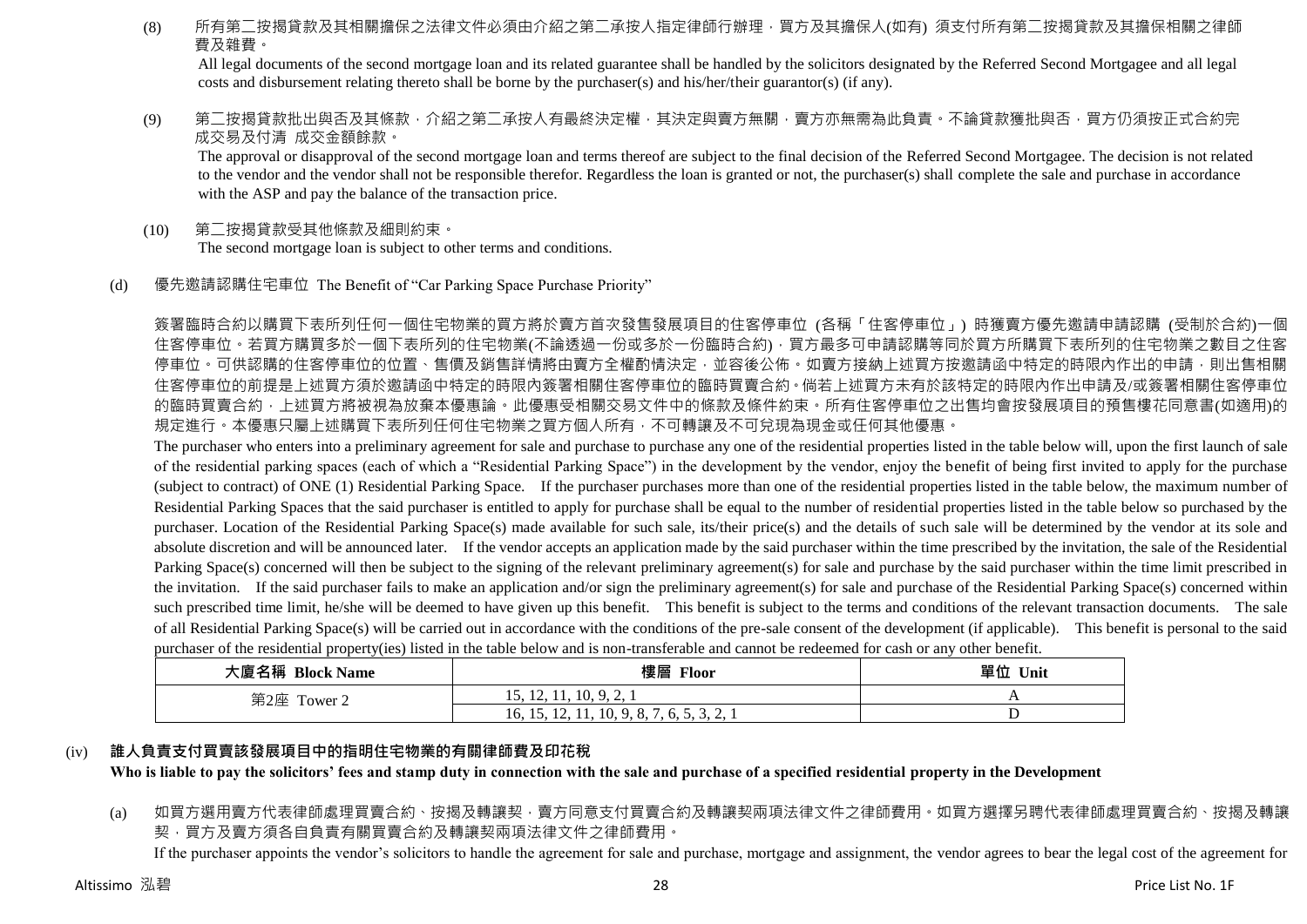sale and purchase and the assignment. If the purchaser chooses to instruct his own solicitors to handle the agreement for sale and purchase, mortgage or assignment, each of the vendor and purchaser shall pay his own solicitors' legal fees in respect of the agreement for sale and purchase and the assignment.

(b) 買方須支付一概有關臨時買賣合約、買賣合約及轉讓契的印花稅(包括但不限於任何買方提名書或轉售(如有)的印花稅、額外印花稅、買家印花稅及任何與過期繳付任何印 花稅有關的罰款、利息及附加費等)。

All stamp duties on the preliminary agreement for sale and purchase, the agreement for sale and purchase and the assignment (including without limitation any stamp duty on, if any, nomination or sub-sale, any special stamp duty, any buyer's stamp duty and any penalty, interest and surcharge, etc. for late payment of any stamp duty) will be borne by the purchaser.

#### (v) **買方須爲就買賣該發展項目中的指明住宅物業簽立任何文件而支付的費用**

**Any charges that are payable by a purchaser for execution of any document in relation to the sale and purchase of a specified residential property in the Development**

有關其他法律文件之律師費如:附加合約、買方提名書、有關樓宇交易之批地文件、大廈公契及其他樓契之核證費、查冊費、註冊費、圖則費及其他實際支出等等,均由買 方負責,一切有關按揭及其他費用均由買方負責。

All legal costs and charges in relation to other legal documents such as supplemental agreement, nomination, certifying fee for Government Lease, deed of mutual covenant and all other title documents, search fee, registration fee, plan fee and all other disbursements shall be borne by the purchaser. The purchase) shall also pay and bear the legal costs and disbursements in respect of any mortgage.

備註: 買方如因任何原因需更改支付條款,必須得賣方事先同意,並須向賣方繳付\$7,500 不可退還手續費及自付全部相關額外費用。

Remark: If a Purchaser would like to change the payment terms for whatever reasons, the prior consent of the Vendor must be obtained and a non-refundable administrative fee of \$7,500 shall be payable by the Purchaser to the Vendor and the Purchaser shall bear all related extra expenses.

#### (5) **賣方已委任地產代理在發展項目中的指明住宅物業的出售過程中行事:**

**The vendor has appointed estate agents to act in the sale of any specified residential property in the Development:**

賣方委任的代理: Agents appointed by the vendor:

中原地產代理有限公司 Centaline Property Agency Limited

美聯物業代理有限公司 Midland Realty International Limited

利嘉閣地產有限公司 Ricacorp Properties Limited

香港置業(地產代理)有限公司 Hong Kong Property Services (Agency) Limited

世紀 21 集團有限公司及旗下特許經營商 Century 21 Group Limited and Franchisees